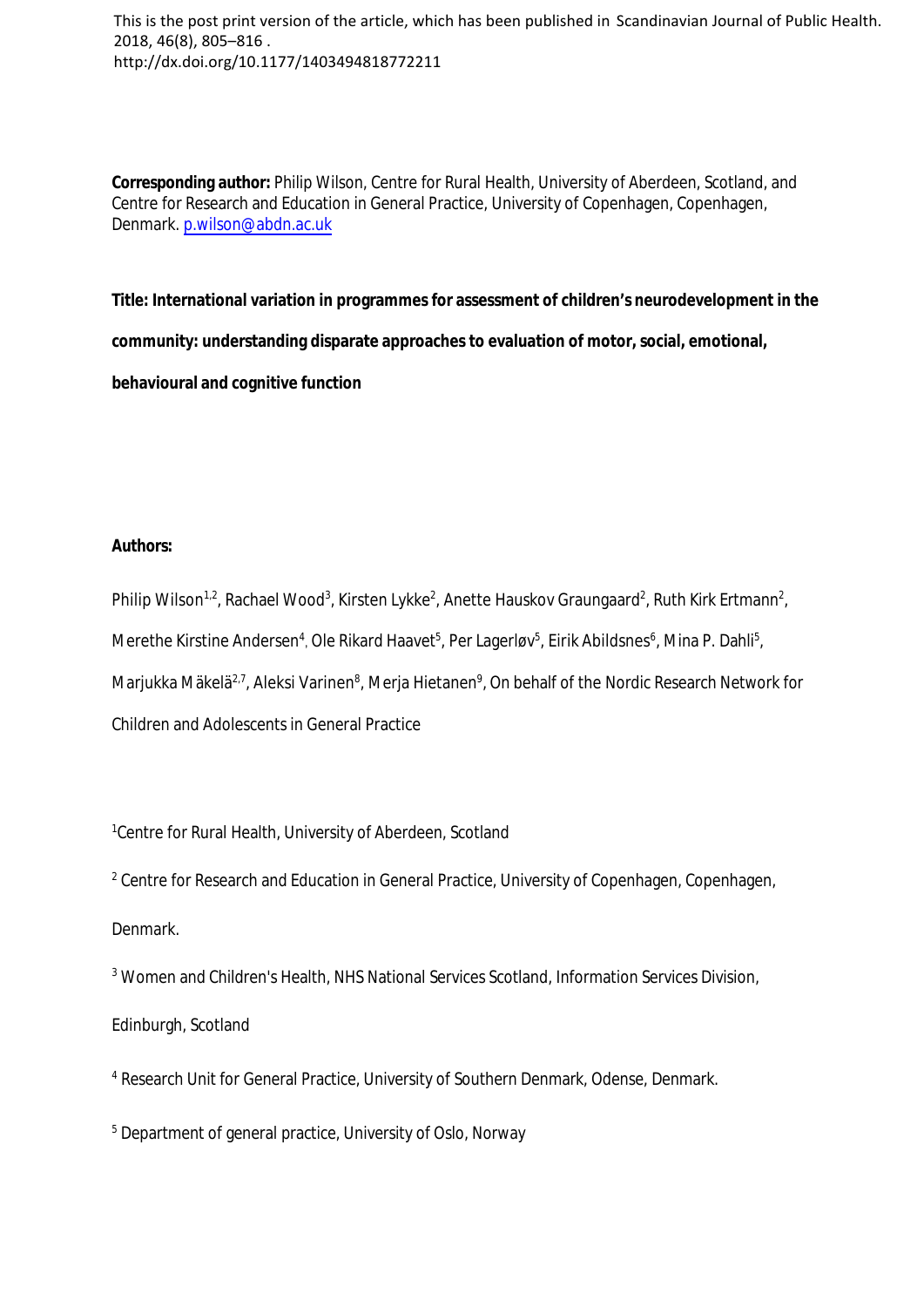<sup>6</sup> Department of global public health and primary care, University of Bergen, Norway.

<sup>7</sup> THL (National Institute for Health and Welfare), Helsinki, Finland.

<sup>8</sup> Department of General Practice, Faculty of Medicine and Life Sciences, University of Tampere, Finland.

<sup>9</sup> Local Health Center of Ylöjärvi, Finland.

**Word count: 3330**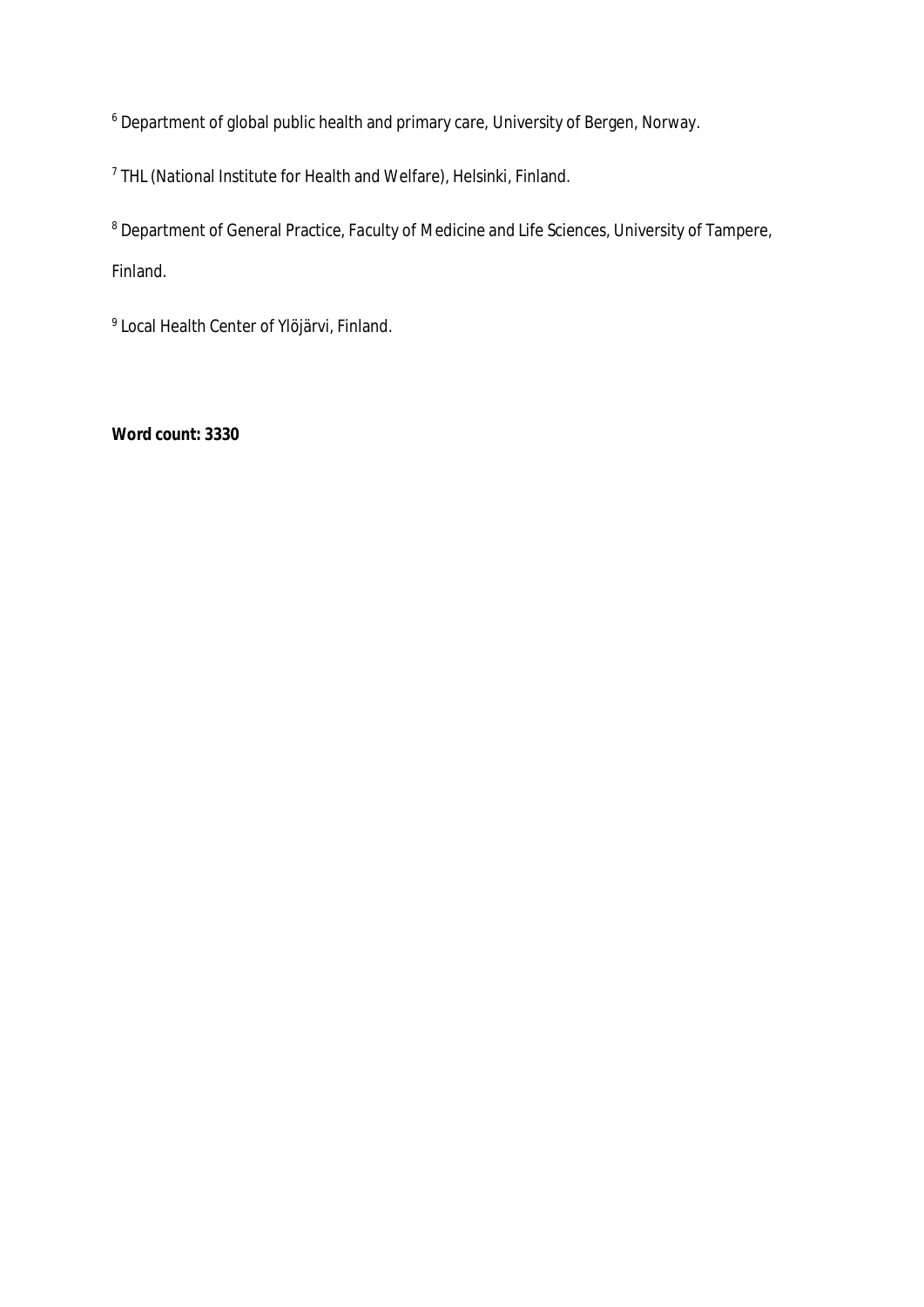#### **ABSTRACT**

#### **Background**

Few areas of medicine demonstrate such international divergence as child development screening/surveillance. Many countries have nationally mandated surveillance policies, but the content of programmes and mechanisms for delivery vary enormously. The cost of programmes is substantial but no economic evaluations have been carried out. We have examined critically the history, underlying philosophy, content and delivery of programmes for child development assessment in five countries with comprehensive publicly-funded health services (Denmark, Finland, Norway, Scotland and Sweden). The specific focus of this article is on motor, social, emotional, behavioural and global cognitive functioning including language.

#### **Findings**

Variations in developmental surveillance programmes are substantially explained by historical factors and gradual evolution although Scotland has undergone radical changes in approach. No elements of universal developmental assessment programmes meet World Health Organisation (WHO) screening criteria although some assessments are configured as screening activities. The roles of doctors and nurses vary greatly by country as do the timing, content and likely costs of programmes. Inter-professional communication presents challenges to all the studied health services. No programme has evidence for improved health outcomes or cost-effectiveness.

#### **Conclusion**

Developmental surveillance programmes vary greatly and their structure appears to be as much driven by historical factors as by evidence. Consensus should be reached about which surveillance activities constitute screening, and the predictive validity of these components needs to be established and judged against WHO screening criteria. Costs and consequences of specific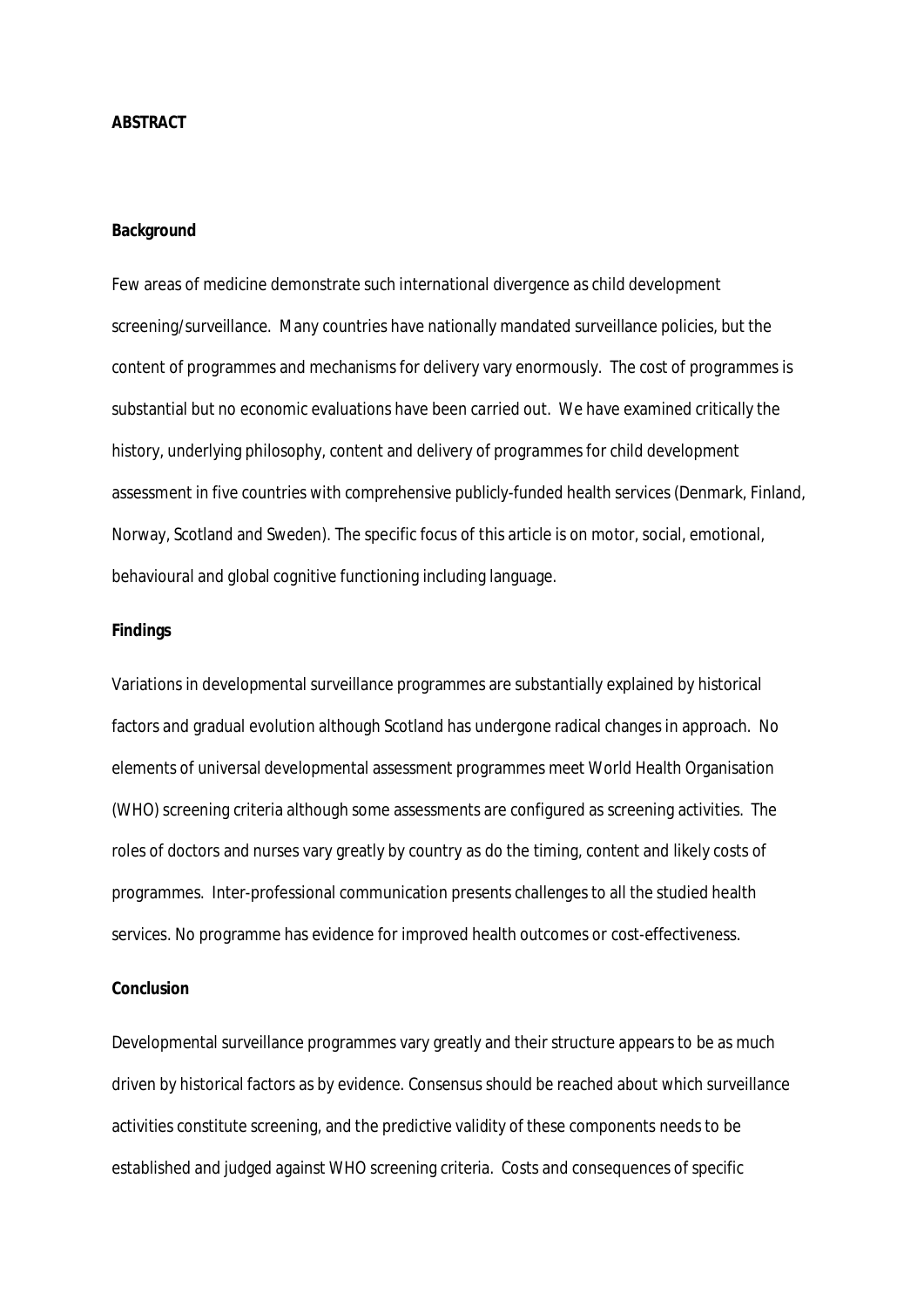programmes should be assessed, and the issue of inter-professional communication about children at remediable developmental risk should be prioritised.

## **KEYWORDS**

Paediatrics, screening, child development, parents, organisation of care, health surveillance, general practice, primary (health) care; community nurse, well-child checks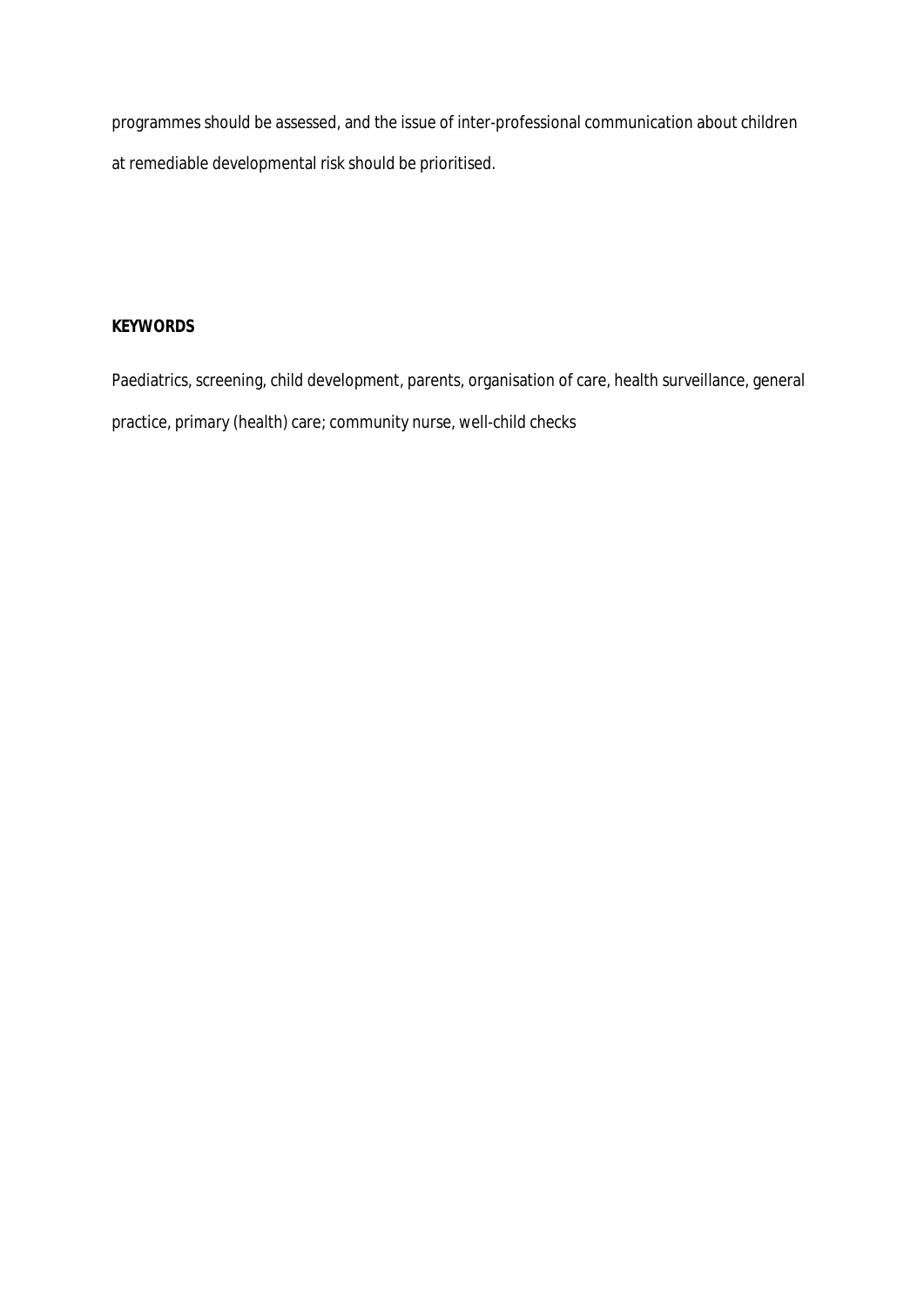#### **Background: the scope of developmental surveillance**

There is limited international consensus on the provision of screening for brain development problems in preschool children, despite many countries dedicating substantial resources to developmental assessments. Brain development or neurodevelopmental problems are defined broadly here to include global or specific forms of developmental delay, neuropsychiatric problems such as autism, motor problems and emotional and behavioural problems such as depression or conduct disorder. The presentation of these problems may have contributions from constitutional or environmental components, including the social environment of the family. We have used the term 'screening' to encompass all scheduled specific developmental assessments with pass/fail criteria, while recognising that 'surveillance' or the less precise term 'assessment' might be preferred by some. This matter of nomenclature, and the associated lack of clarity in discussions about the purpose of routine developmental assessments, is discussed in more detail below. The Research Inventory of Child Health in Europe (RICHE) project <sup>1</sup> was designed to identify gaps in European child health research and to provide justified guidance on priorities for future investments in research. RICHE highlighted the poor quality of research into preventive child health services and proposed research into variations between services internationally as well as into the identification of the most effective means of identifying problems and treating them. A recent systematic review reinforces the need for high quality studies of child health assessments with the inclusion of clinical end-points<sup>2</sup>.

The evidence for net benefit from routine child development assessments is weak  $3-5$  but this may largely reflect lack of evidence of effectiveness rather than evidence of insufficient effectiveness. We have found no economic evaluations of universal child developmental surveillance programmes although official sources may make claims for economic benefit (see for example <sup>6</sup>). Consequently, authorities are forced to make decisions regarding preschool checks without an evidence base, being mindful of the United Nations Declaration on the Rights of the Child's strong emphasis on access to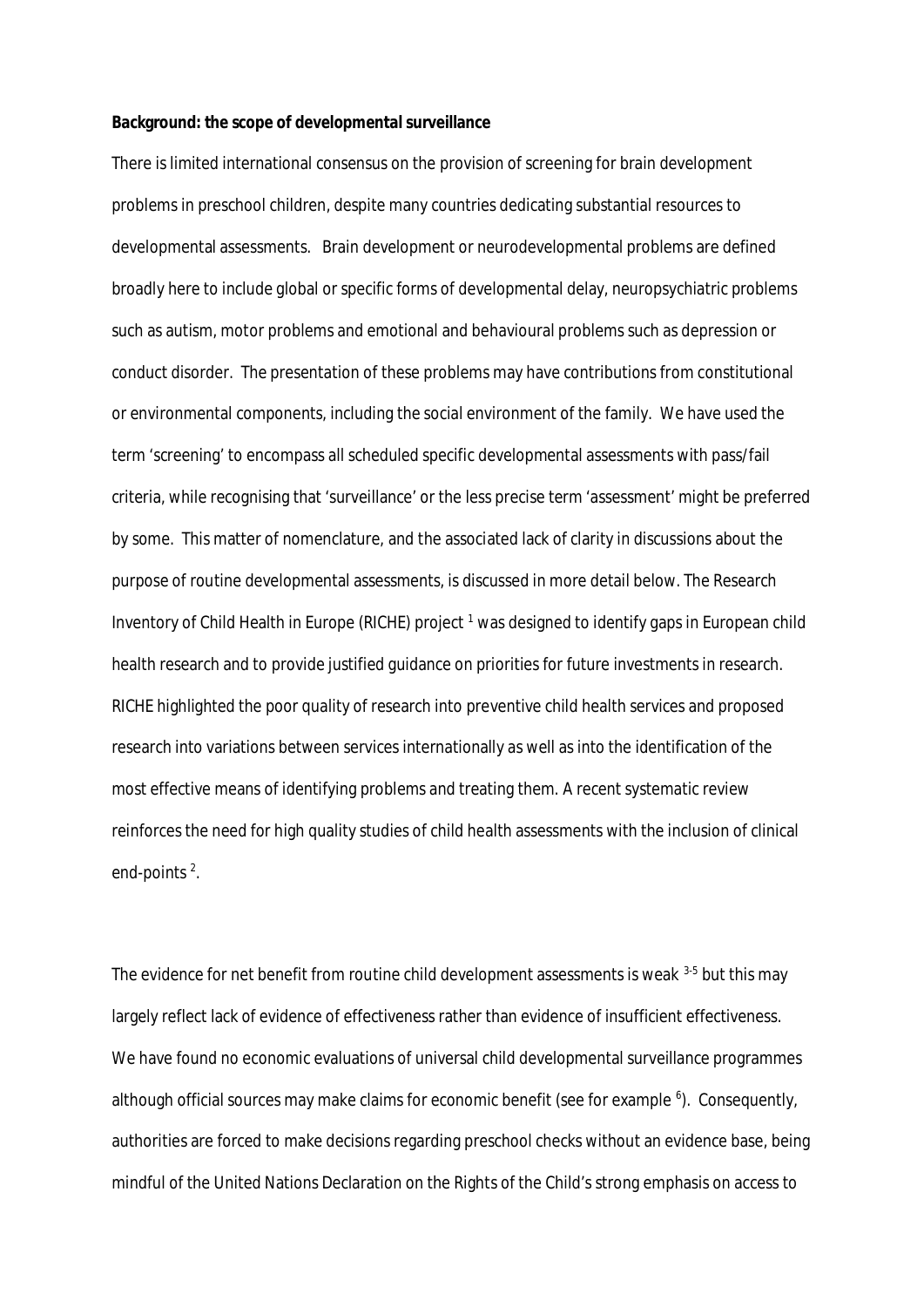preventive health care <sup>7</sup>. Varying approaches in different countries have led to families being offered preschool child health surveillance services ranging from a single post-neonatal preschool developmental assessment in Scotland between 2006-14<sup>8</sup> to at least 14 scheduled assessments currently in Denmark, Finland and Norway. Not only the number and timing, but also the content of developmental screening assessments varies widely between health services <sup>9</sup>.

Although routine child health assessments seek to identify a wide range of conditions, our focus here is on the domain which appears to display the greatest variance between nations, namely neurodevelopmental assessment. Screening for sensory impairments is not considered specifically in this article. In the developed world, it is possible that problems in neurodevelopment may be more amenable to intervention than most physical health problems <sup>10</sup>. They also have serious longterm health implications. Early childhood behavioural problems have been shown to precede and increase the risk of a wide range of poor outcomes associated with substantial cost and impact on society as a whole <sup>11-14</sup>, and variations in childhood language, social, behavioural and cognitive development predict long-term health. For example, early conduct problems predict antisocial behaviour, psychopathic personality traits, psychiatric problems, substance dependence, large family size, financial problems, work problems, and drug-related and violent crime at age 26  $^{15}$ . Participants in the 1958 British birth cohort who were rated by their teachers as being in the highest quartile for emotional and behavioural problems had double the mortality by age 46 years compared with the lowest quartile <sup>16</sup>. ADHD predicts problems with substance use <sup>17</sup> and smoking <sup>18</sup>; and language delay predicts mental health problems at age  $7^{19}$  and at age 34  $^{20}$ . Motor problems including tics and developmental coordination disorder are also associated with a range of adverse mental health and educational outcomes <sup>21</sup>. Global intellectual function is a strong predictor of longterm health and longevity <sup>22, 23</sup>.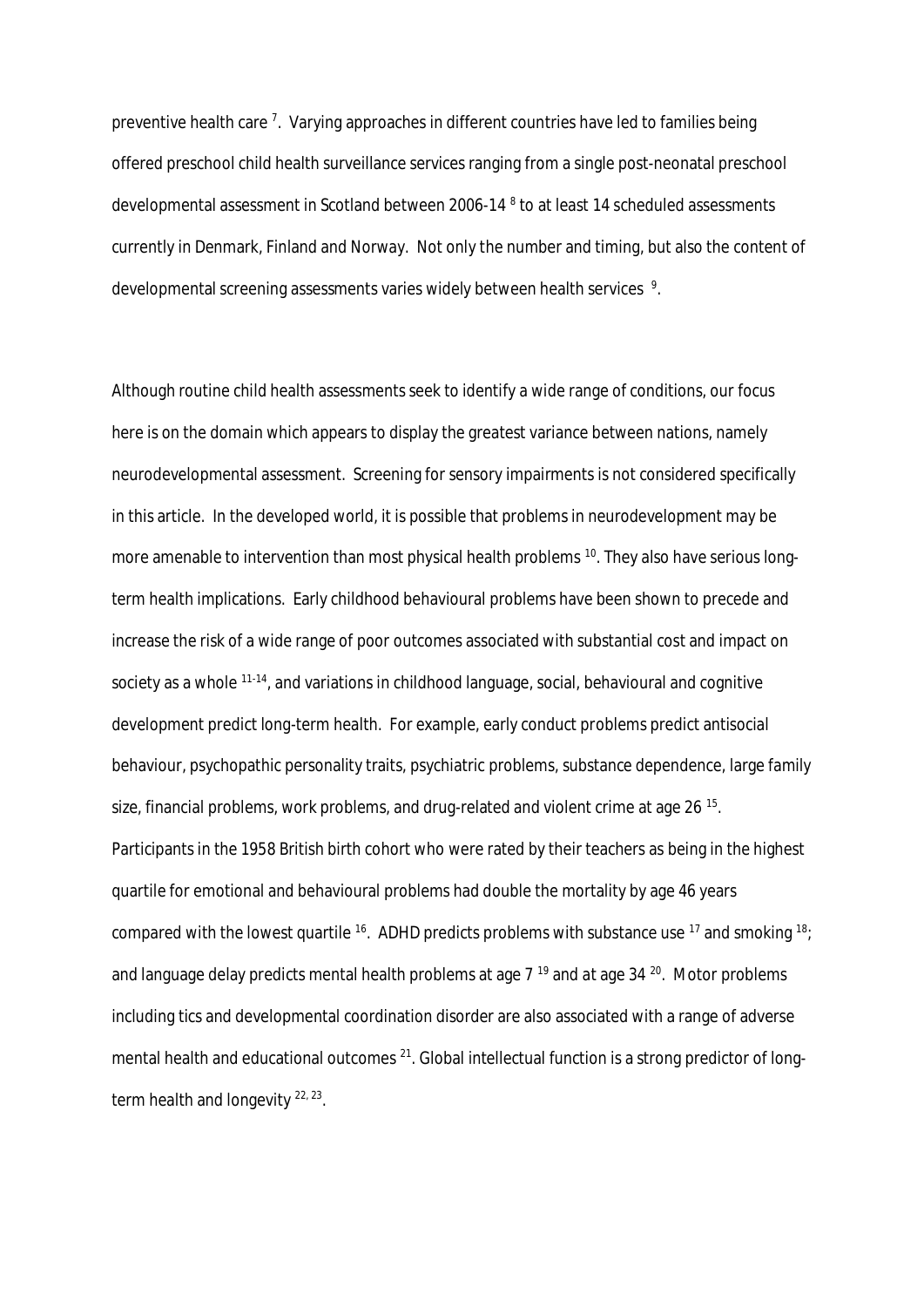As with the development of visual and auditory function, there is evidence for 'critical' or 'sensitive' periods in language acquisition, social-emotional development and behavioural regulation <sup>24</sup> so there may be a specific case for identification of these early signs of vulnerability so that resources can be used to benefit the children who most need them. Furthermore, targeted early psychoeducational and other interventions have the potential to influence long-term health outcomes <sup>25, 26</sup>. There is nevertheless wide international variation in public health approaches to screening in relation to child development, in particular to disorders of language, social functioning and behaviour, and there is certainly no academic consensus on the optimal approach.

#### **Screening or surveillance?**

Terminology in the field of preventive child health is confusing, with the terms developmental screening, surveillance, assessment and case-finding often being used interchangeably. We consider that universal scheduled specific examinations of children designed to identify previously undiagnosed conditions falls under the definition of screening adopted by Wilson and Jungner in 1968: "the presumptive identification of unrecognized disease or defect by the application of tests, examinations, or other procedures which can be applied rapidly. Screening tests sort out apparently well persons who probably have a disease from those who probably do not" <sup>27</sup>. We therefore refer to developmental screening here while acknowledging that this activity may have other functions. In general, screening tends to be an event occurring at a single time, using a single screening test, and has a rigid pass/fail threshold, with those individuals lying above the threshold being referred for further more definitive assessment. In contrast, "surveillance conveys rather the sense of a longterm vigil over the health of an individual or of a population"  $27$  and has tended to indicate a repeated or longitudinal process that can be informed by a wider range of assessment methodologies including developmental history, elicitation of parental concerns, structured observation of children's abilities, etc., and may elicit a wider or more flexible range of responses from watchful waiting, to support and reassessment, to formal referral <sup>28</sup>. When validated developmental assessment questionnaires with cut-off scores are incorporated into the surveillance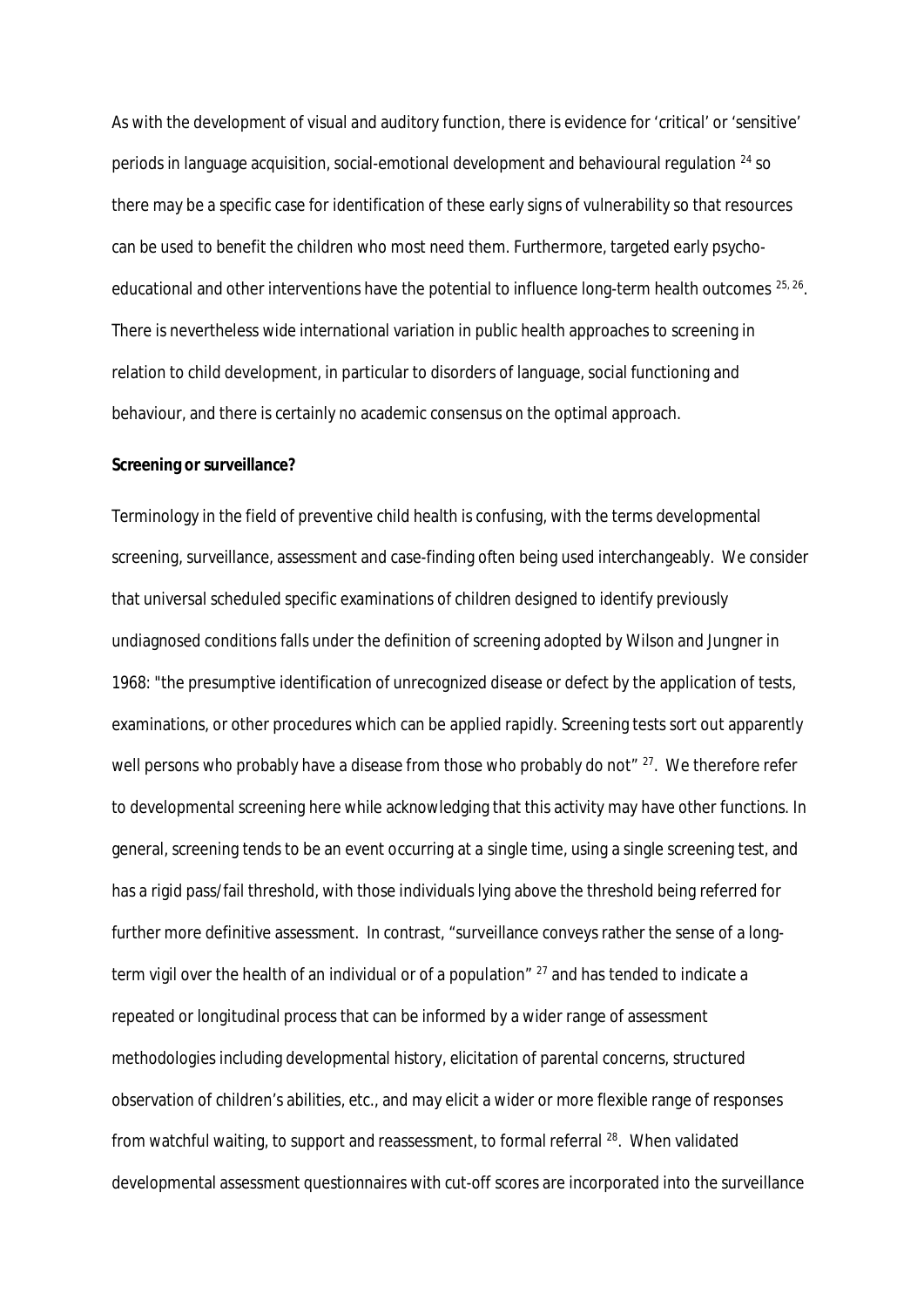process, the distinction between surveillance and screening can become more blurred. Furthermore, surveillance can indicate gathering of information on a population without necessarily leading to any intervention. Lack of interventions in turn may be due to lack of resources, lack of local availability, lack of demonstrable effectiveness or simply lack of intervention development. There is therefore no completely satisfactory unifying term to describe the philosophy that underpins universal developmental checks, but screening is certainly a key component of many universal scheduled developmental assessments. Most developed countries have systems for determining their universal screening policies based upon the nine essential World Health Organisation (WHO)/Wilson and Jungner screening criteria <sup>27</sup>. In relation to assessment of development, the key criteria against which screening tests should be tested are that: there should be a test that is easy to perform and interpret, acceptable, accurate, reliable, sensitive and specific; there should be an accepted treatment recognised for the disease; treatment should be more effective if started early, and diagnosis and treatment should be cost-effective <sup>10</sup>.

**Evolution of preventive child health services in the Nordic countries and Scotland** Although earlier local initiatives existed in the United Kingdom and Norway, universal preventive health services for children began in each of the countries under consideration in the first half of the 20<sup>th</sup> century. The initial focus of these services was nutrition (particularly in Finland and Sweden) and infectious diseases and hygiene (particularly in Norway and the UK). By the middle of the 20<sup>th</sup> century, nationally mandated services existed in each of the studied nations, under the aegis of local authorities (Finland, Scotland, Norway, Sweden), or general medical practices (Denmark). The origins of the Danish GP-based system differ from the others discussed here because from the 1870s, health insurance providers and general practice had firm contractual relationships which were formalised on a national basis in 1946 in relation to preventive child health.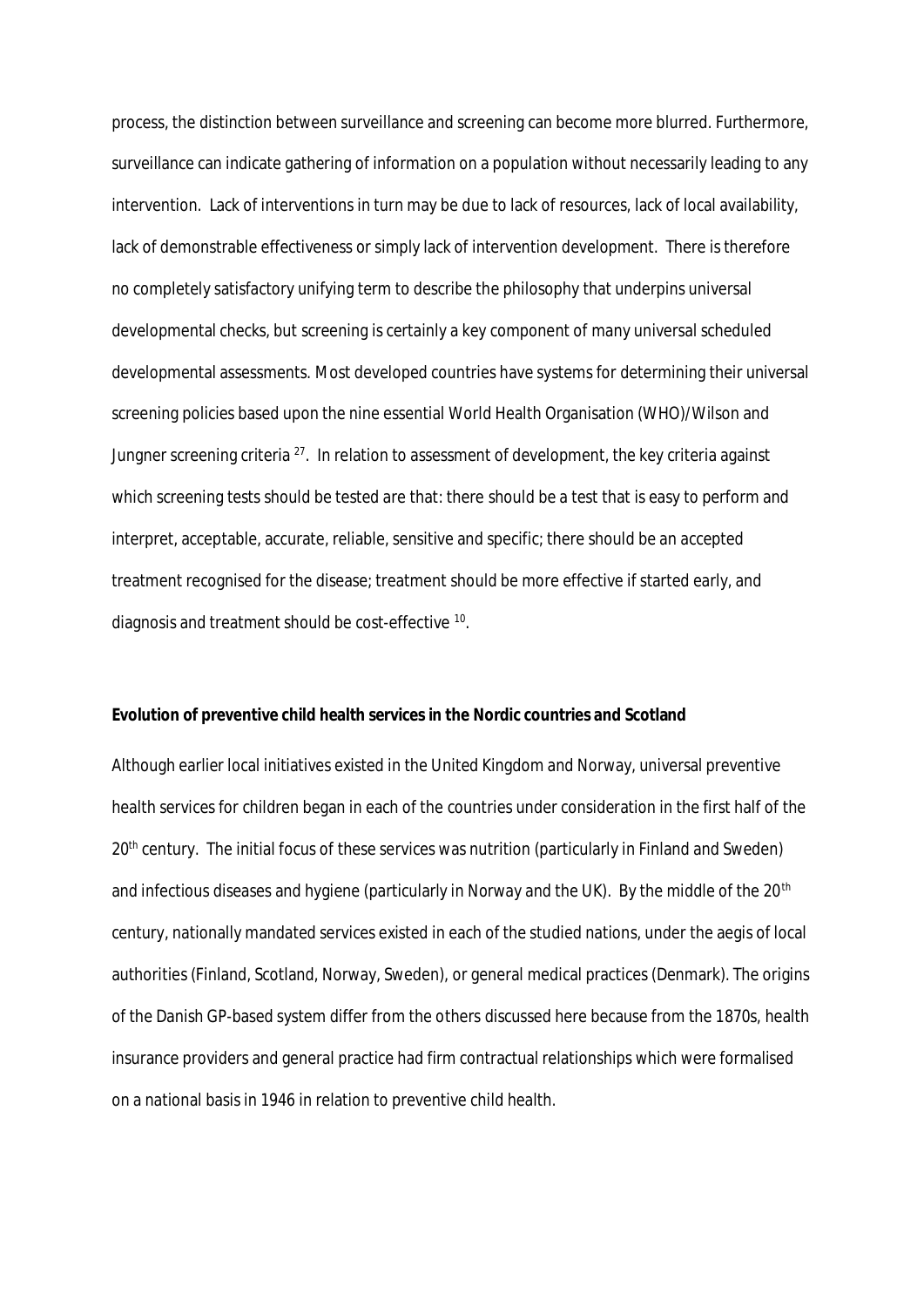In general, apart from in Scotland, there has been a gradual evolutionary process in the specifications of universal child health assessments. There have been national initiatives to increase the amount of universal child health assessment activity: for example in 2011 it became a family's right to be offered extended child health examinations in Finland  $^{29, 30}$ , and Norway  $^{31}$  and Sweden  $^{32}$ have both recommended additional assessments in recent years. In Denmark funding for a specific preventive consultation was introduced in 2006 enabling the GP to arrange for an extension of the child health assessment, for example in relation to growth. This service was however withdrawn in 2011. The history of preventive child health in Scotland differs markedly from that in the other nations. Until the 1970s, preventive child health services were provided in line with services in Norway, Sweden and Finland in local authority clinics run by community child health nurses (health visitors) and physicians (community medical officers). In the 1970s and 1980s, health visitors increasingly became attached to primary health care teams based in general practice, and from 1990 child health assessments (neonatal, 6-8 weeks; 8-9 months; 22-24 months; 39-42 months; and preschool) were conducted mainly by health visitors and GPs in general practices with specialist support when required from community paediatric teams based in child development centres <sup>33</sup>. This pattern continued until the recommendations of UK guidance from the Royal College of Paediatrics and Child Health <sup>3</sup> were interpreted in Scotland as indicating that universal child health surveillance beyond six week of age was a poor use of resources. The arguments for this position, leading to a targeted rather than a universal approach, were that uptake of preventive services was inversely related to socioeconomic need  $34, 35$ , and there was a view that vulnerable children could be identified early. If early identification failed, it was thought that parental concern combined with parental education would act as a 'safety net <sup>8</sup>. The bases for these assumptions were challenged by a number of studies 36-39 as well as by political pressure from organisations such as "Baby in the Bathwater" <sup>40</sup> and an extensive programme of routine developmental assessments was re-introduced between 2012 and 2017 <sup>41</sup> .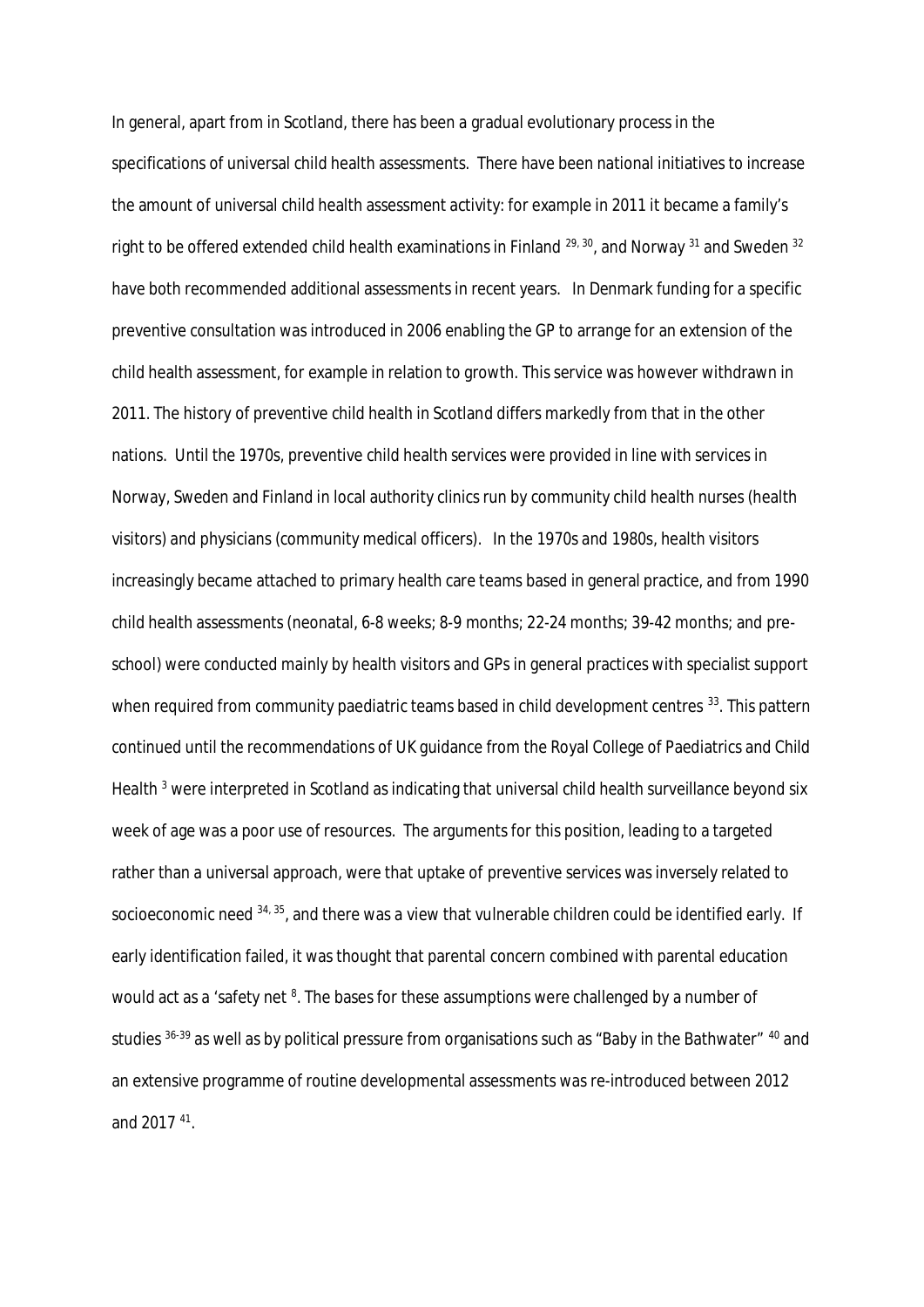With the exception of Scotland, therefore, there has been a gradual trend over the past 30 years towards increasing activity. Guidelines for universal scheduled developmental assessments are produced in each nation, but the level of adherence to these guidelines is variable. Only in Scotland has there been a fundamental challenge to the need for universal developmental assessments, but the policy decision in 2006 to abolish routine assessments has been reversed.

#### **Current organisation of developmental screening in the five nations**

The organisation of delivery of child health assessments varies somewhat across the studied nations. In Finland, Sweden and Norway, assessments after the first month of life are made in maternal and child health centres which are organized by municipalities. These community health centres generally employ physicians working in collaboration with community health nurses. In many cases, the physicians also work as local family doctors (general practitioners – GPs) but in Sweden some are community paediatric specialists. Some child health centres, especially in Finland, have close working relationships with physiotherapists, psychologists, speech therapists and occupational therapists. In Norwegian cities, small child health centres are linked to larger centres with multidisciplinary teams including physiotherapists. Denmark has a markedly different system in which GPs, or less frequently their practice nurses or midwives, deliver scheduled health assessments in their practices, while community nurses conduct home visits specifically in the first year of life.

Physicians have played a minimal role in child health surveillance in Scotland since 2006, conducting a single assessment at 6-8 weeks focussed entirely on physical examination. Other universal contacts are generally delivered by community nurses in family homes. In all countries, the role of physicians tends to be focussed more on physical examinations, while nurses tend to have a greater focus on growth, nutrition, social development and parenting.

Summary data on the delivery of universal preschool neurodevelopmental assessments in the studied nations are presented in table 1.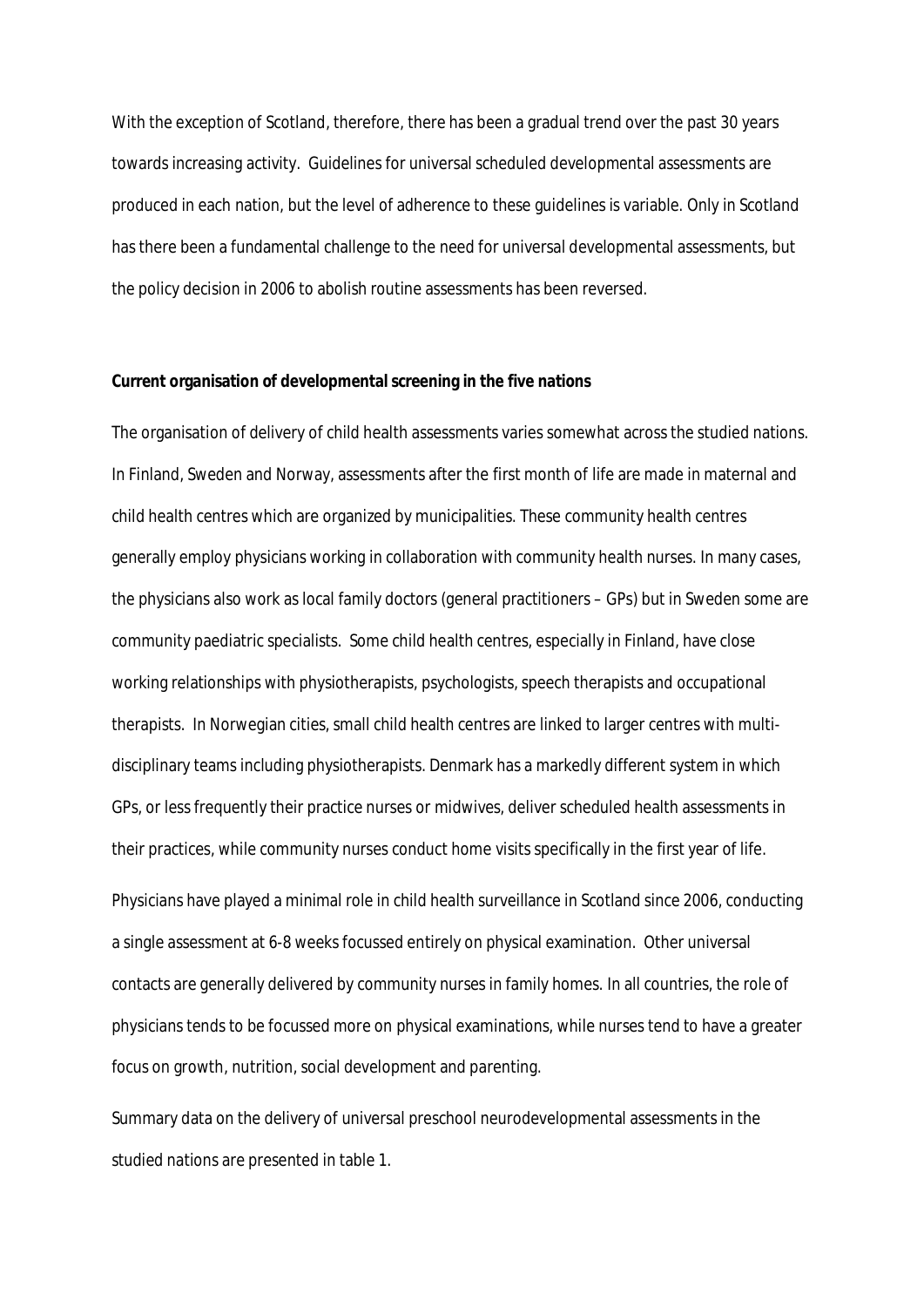#### **TABLE 1 ABOUT HERE**

Uptake of child health assessments is generally high, particularly where immunisation and health assessments are timed to coincide. In Finland, uptake of developmental assessments is estimated to be 99.5% <sup>42</sup>, in Norway over 90%, in Denmark more than 90% in the first year, declining in following years to around 85% at age four years, where the assessment is accompanied by an immunisation. Non-participation in the Danish assessment program is more common among young and singleparent families, those of low socioeconomic status and those with older children in the home <sup>43</sup>. In Sweden uptake is 95-99% depending on region, and in Scotland there is also a declining attendance pattern with age, ranging from 99% at the 10 day contact, to 95% at the 6-8 week contact, to 88% for the 27-30 month contact <sup>35, 44</sup>. There is lower uptake among the most deprived families, but this social differential has reduced in recent years. There is some evidence that children of families who have not taken part in health screening are at particularly high risk of educational failure <sup>45</sup>.

It is difficult to comment on the quality of developmental screening or surveillance programmes since no appropriate metrics exist. One descriptive evaluation of child examinations in Danish general practice estimated that abnormal findings are made in one out of seven examinations <sup>46</sup> and recent data from Scotland suggest that 18% of children undergoing their 27-30 month review in 2015/16 were identified as having a pre-existing or newly identified concern about their development, with concerns most commonly affecting the speech and language domain <sup>47</sup>.

There is considerable variation within individual countries and between clinicians in terms of the practice of developmental screening, with the greatest internal variation probably being found in Denmark where data recording is not standardised <sup>46, 48, 49</sup>. Nevertheless there are specific policies determined at a national level in each of the studied nations, detailed in table 2. In all nationally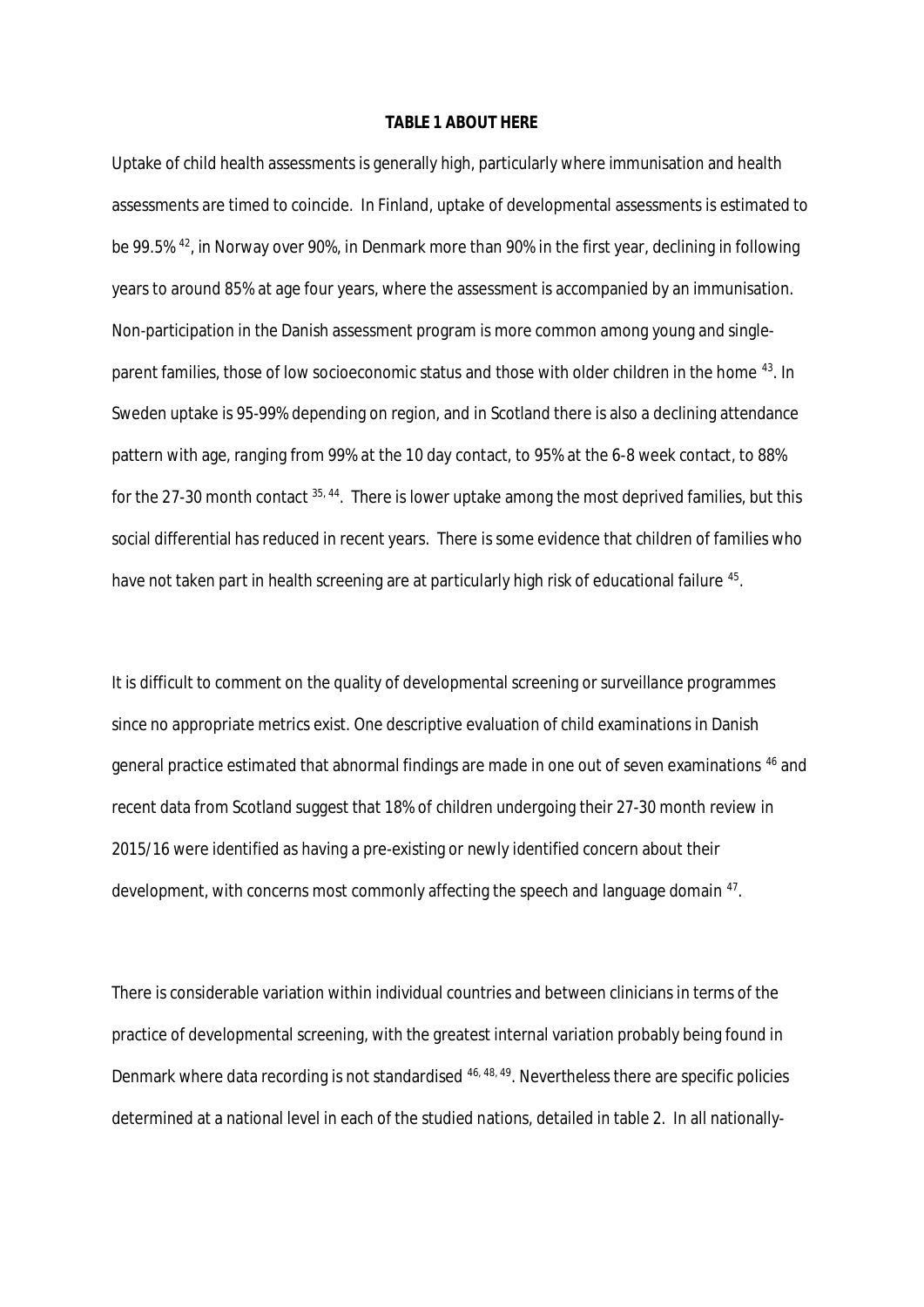recommended assessments, clinicians are advised to discuss and assess parental concerns, but only specific mandated items for universal assessment are discussed here.

#### **TABLE 2 ABOUT HERE**

All of the studied countries aim, through provision of child health services, to support good parenting practices, to offer health promotion, immunisations and accident prevention advice as well as to screen for problems in child development and evidence of child maltreatment. In Scotland, which arguably has the greatest economic differential between affluent and deprived families in the countries described here, there is also an explicit aspiration to reducing social inequalities

through "Proportionate universalism" <sup>50</sup>.

**Communication between services: data sharing in the child's interest** *Vs* **family privacy** Although all the countries under consideration have strong and well-established primary care/general practice services, and children with significant developmental problems may be referred from child health centres or community nurses to GPs for further investigation (although less commonly in Sweden where GPs do not generally have a gatekeeping function), there appears to be minimal formal communication between community child health services and family practice (GP) care systems. This applies to the majority of children in all the studied countries, except in a substantial part of Finland. In each country there are unresolved tensions between data protection/patient confidentiality considerations and inter-agency communication in the interests of the child 51-53. Calls for improved inter-agency communication often follow public failures in child protection processes 54, 55 and national guidelines regularly promote the development of communication protocols, particularly for vulnerable children 31, 56. Within countries there are also regional differences in communication patterns.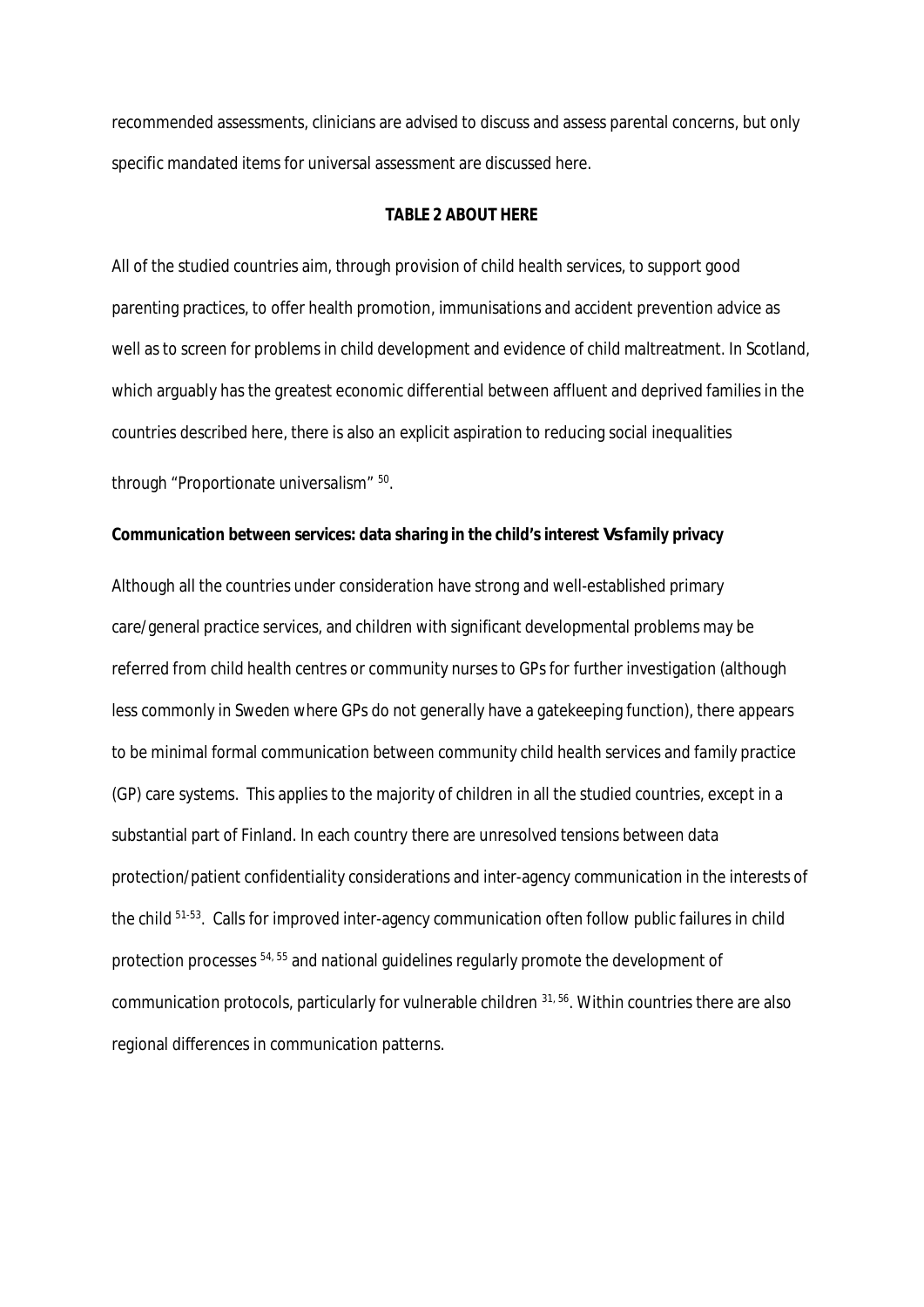There are practical consequences of poor collaboration. In Denmark the GP system and community nurse systems work in parallel and there is a long history of 'firewalls' between the two systems. As a result, there is, for example, no interaction between the electronic growth charts kept by the GP and the community health nurses. Parent-held records can help with this problem, and they exist in Finland, Scotland and parts of Sweden but completion levels are variable. Nevertheless, some important "soft" information such as suspected parental problem substance use (most likely to be brought to the attention of a GP) is unlikely to be recorded in a parent-held record. Whether or not this information is passed on to community child health nurses is likely to depend on the closeness of professional relationships. In some smaller communities GPs and community child health nurses may know each other well, but in others there may be no communication between these key professionals with responsibility for child health. One GP's patients may have many different community nurses and vice versa. Community health nurses in Scotland were commonly part of the primary care team based in general practices until around 2005, but this has become unusual in recent times. In our view this type of service integration, supported by the World Health Organisation <sup>57</sup> has much to commend it but it is uncommon. In Finland, both primary health care and child health centres are currently organized by municipalities and for this reason there is usually good inter-agency cooperation as well as shared access to electronic patient records. In Norway, recent national guidelines impose duties on child health services to establish routines for cooperation with the child's GP <sup>31</sup>, but it remains to be seen how effective these guidelines will be. Formalised collaboration between developmental assessment services and child care facilities or kindergartens is relatively uncommon in all the studied countries.

**Main findings**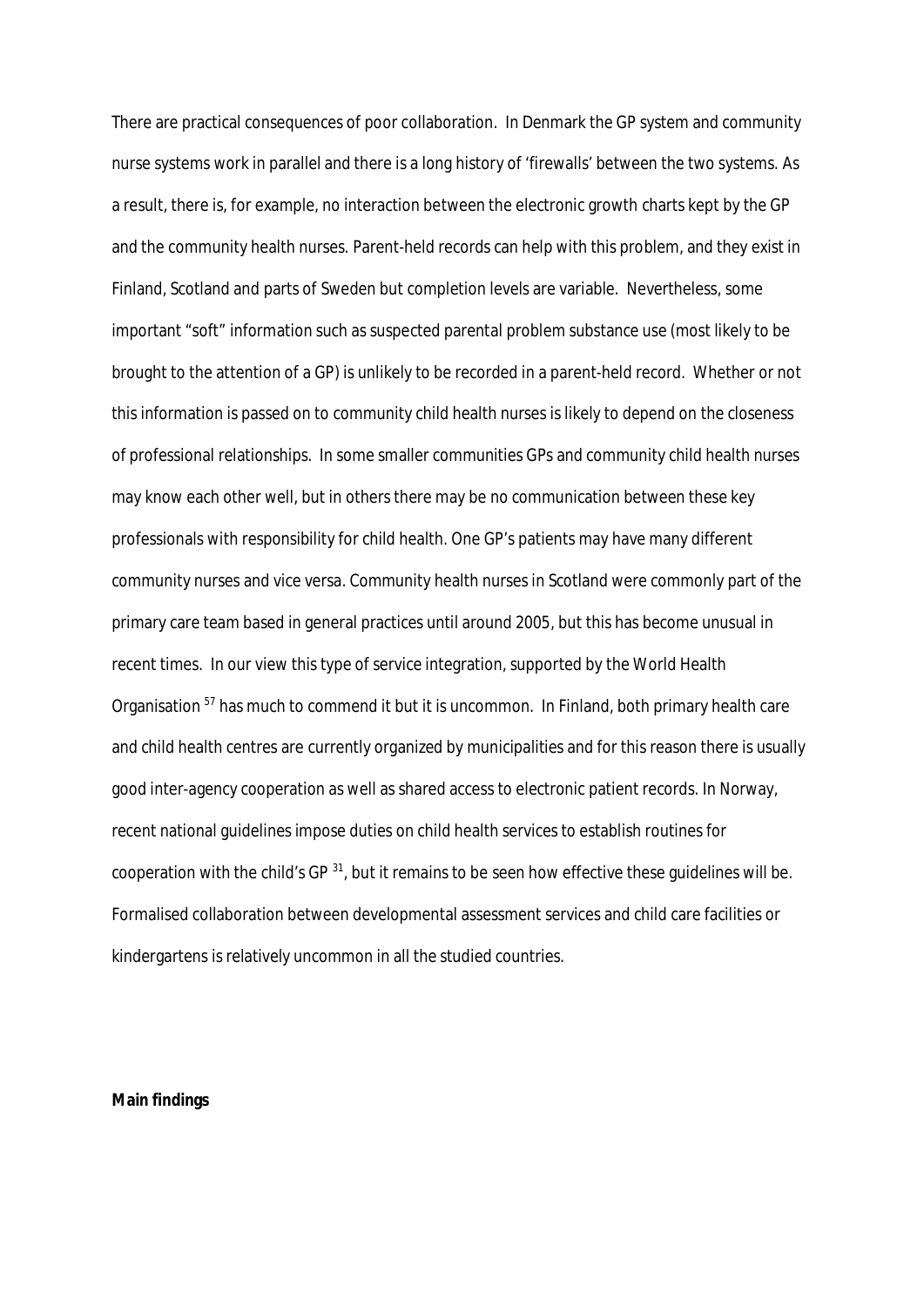- Policy and practice on the assessment (surveillance or screening) of pre-school children's development as part of wider national child health programmes in each nation has evolved over many decades
- t. The amount and method of developmental assessment, the professional groups responsible, and the settings in which assessment takes place varies greatly between nations
- The integration of developmental assessment within broader primary healthcare services t. varies between nations, and links between health led developmental assessment and early education services appear weak in all the countries we studied
- Whilst scientific understanding of early child development, and the conditions and t, interventions that support healthy development, has expanded over time, there remains extremely little direct evidence on the specific costs of and outcomes from developmental assessment

#### **Recommendations**

- Nations should systematically monitor the provision and outcomes of developmental assessment as part of their wider child health programme, the services subsequently provided to children, and their final developmental outcomes. The Nordic countries and Scotland all have excellent linked or linkable administrative data systems that could be used to this end.
- The performance of assessments that could be considered as screening tests should be measured against the WHO screening criteria and all existing data on test performance should be collated and reviewed as part of an exercise to improve the international evidence base.
- Opportunities should be taken to evaluate the relative costs and effectiveness of different t. approaches to developmental assessment implemented in different countries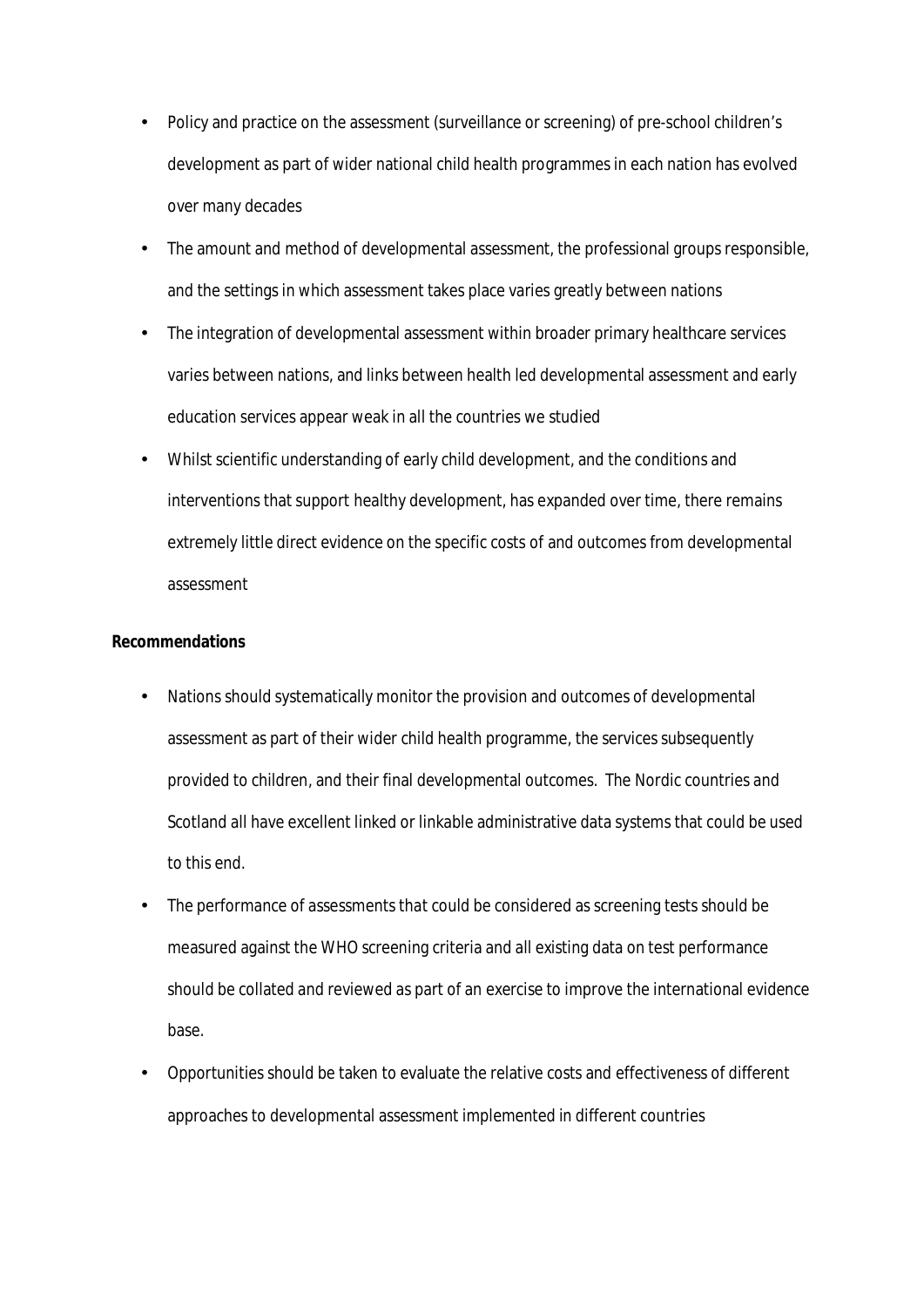- The impact of strategies designed to improve inter-professional communication about J. children at remediable developmental risk should be tested
- Similarly the non-specific benefits of developmental surveillance programmes require characterisation: health education opportunities, 'signposting' towards potential sources of support, support for positive parenting behaviours, and in Denmark strengthening the GP's relationship to and knowledge of the family among other factors. We know little about whether programmes support or impair parents' role and sense of responsibility or whether they increase or decrease parental anxiety.

#### **Specific testable hypotheses**

ä,

A number of hypotheses could be tested in the Nordic countries or Scotland using cluster randomised trial designs with follow up through linkage to routine health and educational records could inform this debate. For example:

- $\mathcal{L}^{\mathcal{L}}$ Does incorporation of validated, parent-completed developmental questionnaires (in addition to more traditional developmental history taking, enquiry about parental concerns, and unstructured observation) as part of developmental assessment lead to a higher proportion of children identified as having developmental delay, earlier and more effectively targeted provision of developmental support, and improved developmental outcomes?
- Does increasing the number of assessment points over the preschool period lead to earlier l, identification of developmental delay and what are the costs and consequences? Is there a negative impact on social inequalities?
	- Does the professional background (nurse, doctor) of the professional conducting developmental assessment and the setting in which it is done (home, clinic) influence outcomes?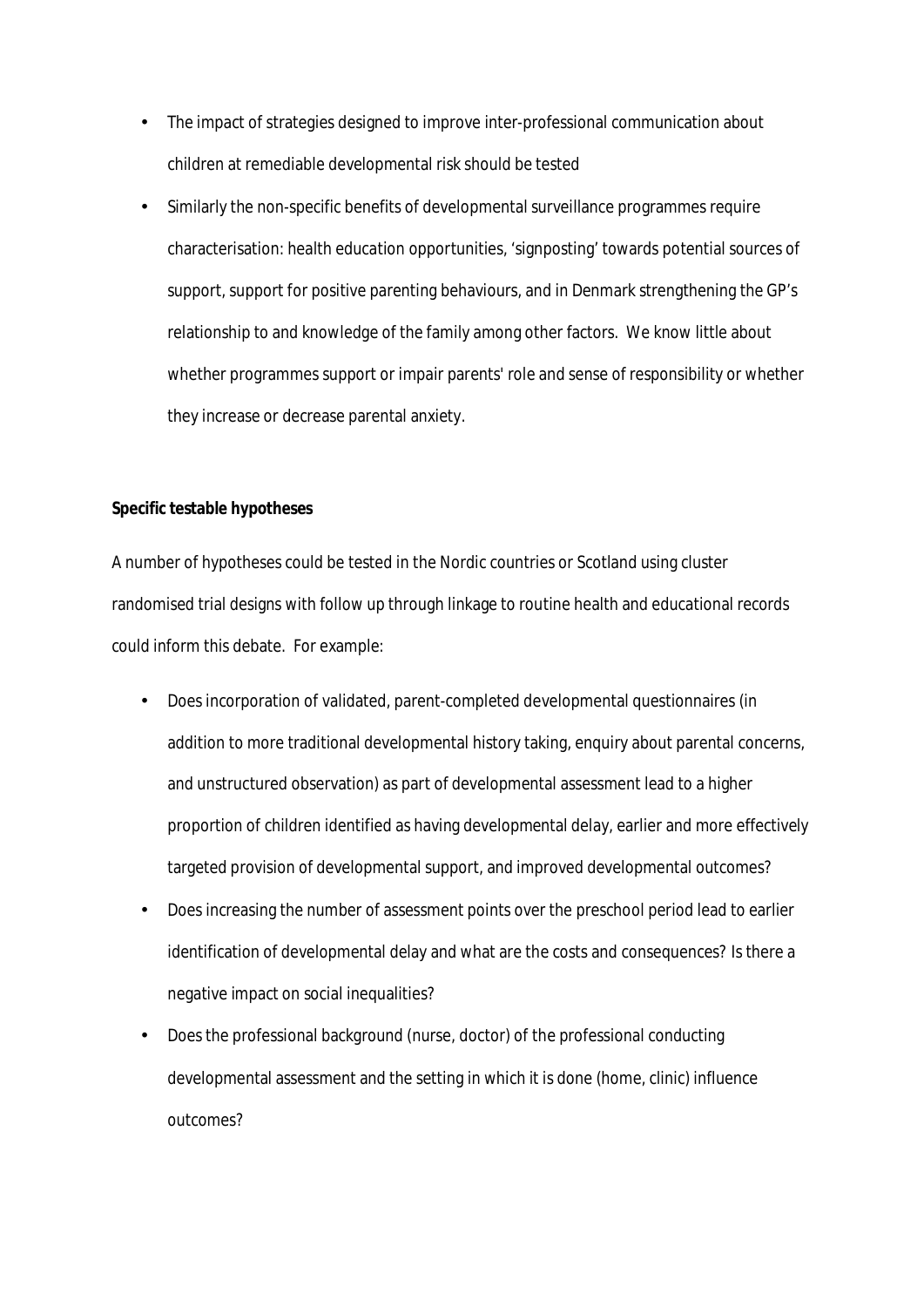**List of abbreviations** GP- general practitioner WHO – World Health Organisation **Declarations** *Ethics approval and consent to participate* Not applicable *Consent for publication* Not applicable *Availability of data and material* All data generated or analysed during this study are included in this published article [and its supplementary information files].

## *Competing interests*

Merethe Kirstine Andersen, Anette Graungaard, Ruth Ertmann, Merja Hietanen and Per Lagerløv undertake child health surveillance checks as part of their employment in general practice or child health clinics. The authors have no other competing interests to declare.

## *Funding*

This study received no external funding.

## *Authors' contributions*

PW wrote the first draft of this article and contributed to subsequent drafts. All other authors

contributed to subsequent drafts and approved the final manuscript. Specific data on child health

surveillance policies in their own countries was provided by RW, PL, KL, EA, MM, MH, AV, SC and PS.

## *Acknowledgements*

In addition to the named authors, the members of the Nordic Research Network for Children and Adolescents in General Practice contributing to this article were: Frøydis Gullbrå (Norway), Anne-Kristi Brodwall (Norway), Marit Hafting (Norway), Sofie Cedermark (Sweden), Peter Stålhammar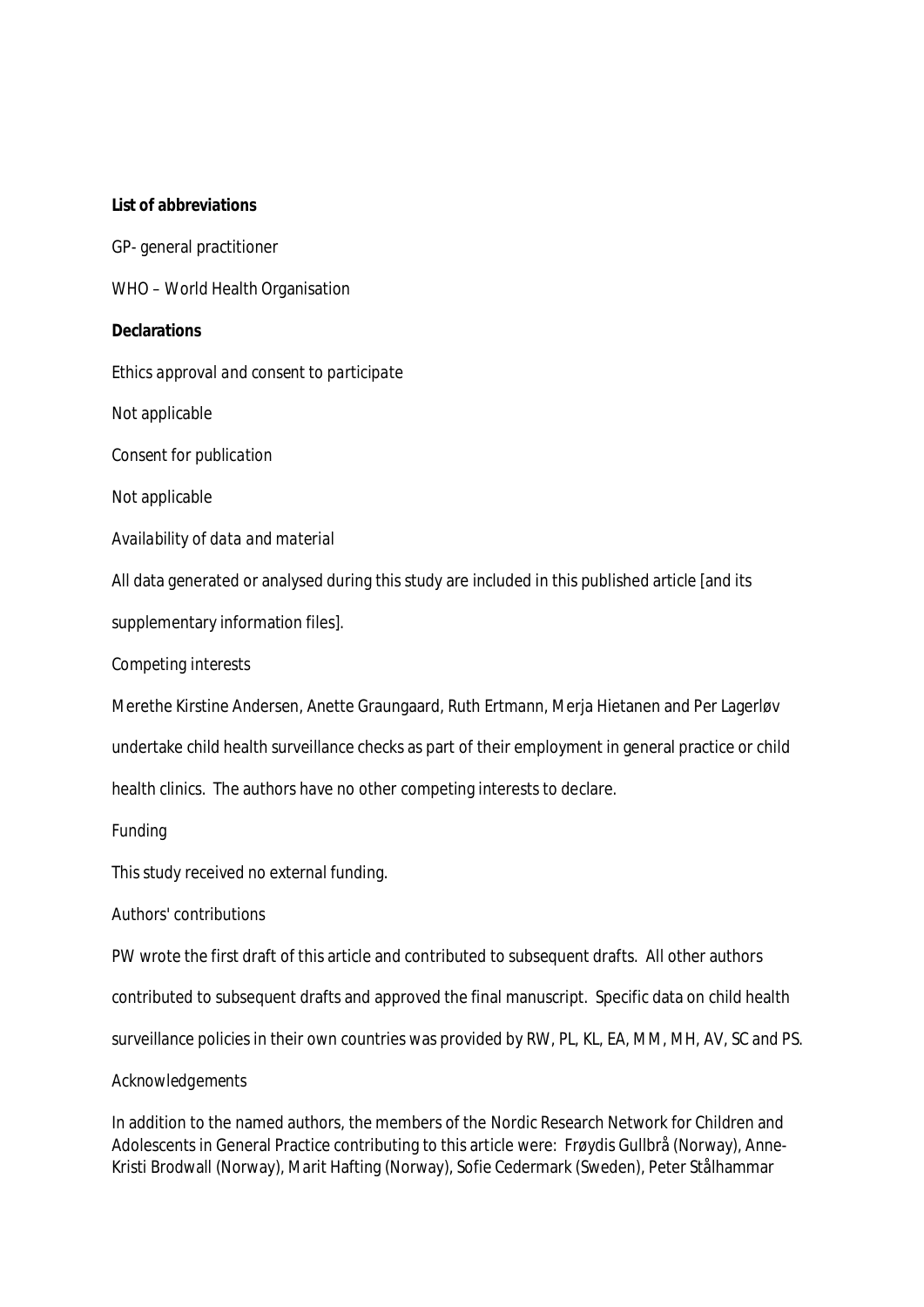(Sweden). We are also grateful to Ann Jansson, Child Health Unit Göteborg & Södra Bohuslän, Sweden, for providing additional information.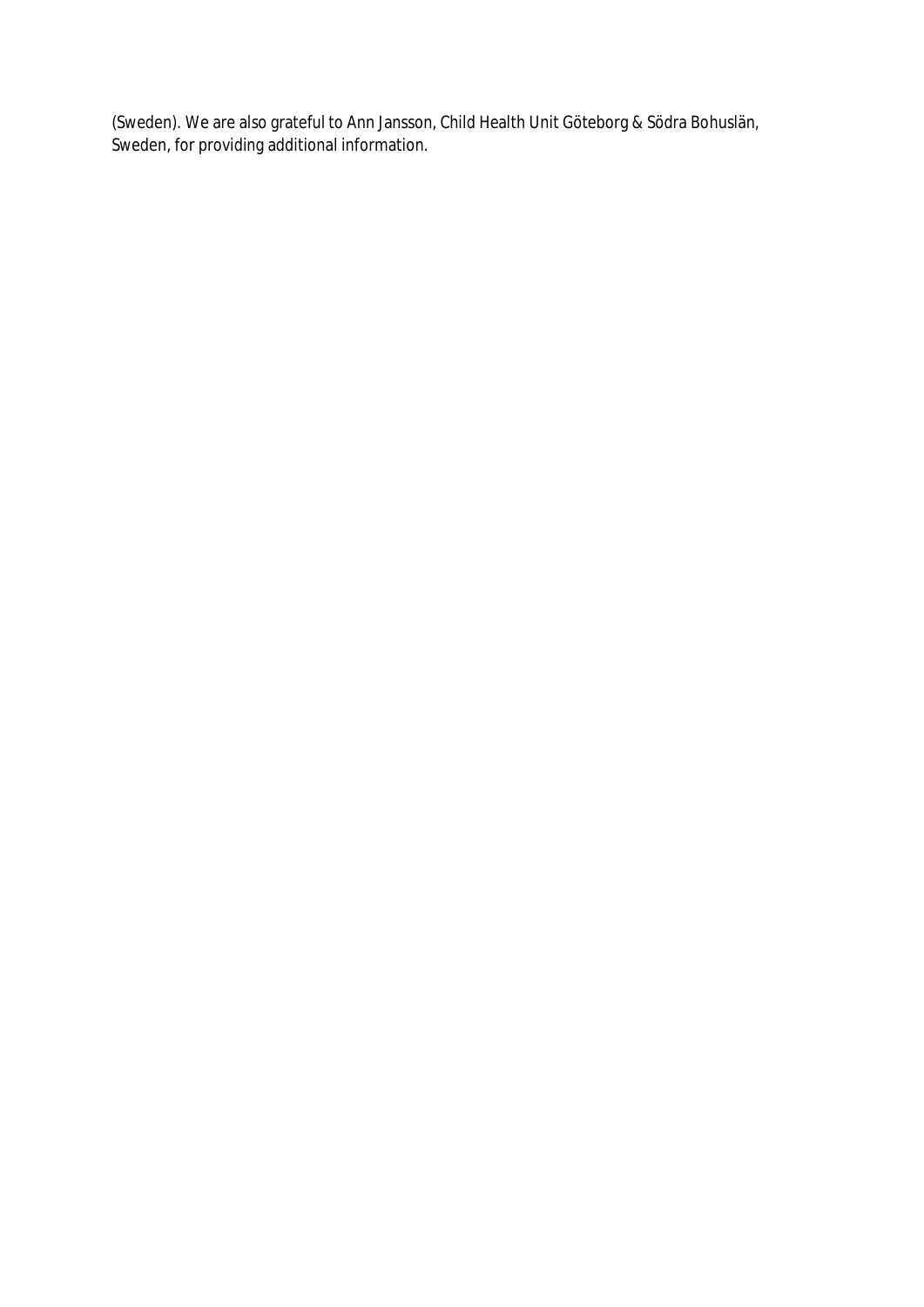|             | Denmark $\overline{\P_{58}}$ | Finland <sup>59</sup> | Norway <sup>131</sup>  | Scotland <sup>60</sup> | Sweden <sup>61</sup>      |
|-------------|------------------------------|-----------------------|------------------------|------------------------|---------------------------|
| First month | 1 to 2 Community             | Community nurse       | Community nurse        | 2 Community            | Community nurse home      |
|             | nurse home visits            | home visit            | home visit             | nurse home visits      | visit and public health   |
|             |                              |                       |                        |                        | centre visit              |
| 4-8 weeks   | General practitioner         | Doctor and nurse at   | Doctor and nurse at    | 2 Community            | Doctor and nurse at       |
|             | Community nurse              | public health centre  | public health centre   | nurse home visits      | public health centre plus |
|             | home visit                   |                       | (nurse assessments at  | Joint nurse/GP         | 2 nurse assessments       |
|             |                              |                       | 4 and 6 weeks)         | assessment at 6        |                           |
|             |                              |                       |                        | weeks                  |                           |
| 3 months    |                              | Nurse at public       | Nurse at public health | Community nurse        | Nurse at public health    |
|             |                              | health centre         | centre                 | home visit             | centre                    |
| 4 months    | Community nurse              | Doctor and nurse at   | Nurse at public health | Community nurse        | Nurse at public health    |
|             | home visit                   | public health centre  | centre                 | home visit             | centre                    |
|             |                              | $\star$               |                        |                        |                           |
|             |                              |                       |                        |                        |                           |
| 5 months    | General practitioner         | Nurse at public       | Nurse at public health |                        | Nurse at public health    |
|             |                              | health centre         | centre                 |                        | centre                    |
|             |                              |                       |                        |                        |                           |
|             |                              |                       |                        |                        |                           |
| 6 months    |                              | Nurse at public       | Doctor and nurse at    |                        | Doctor and nurse at       |
|             |                              | health centre         | public health centre   |                        | public health centre      |
|             |                              |                       |                        |                        |                           |
| 7 months    | Community nurse              |                       |                        |                        |                           |
|             |                              |                       |                        |                        |                           |
| 8 months    |                              | Doctor and nurse at   | Nurse at public health | Community nurse        | Community nurse home      |
|             |                              | public health centre  | centre                 | home visit             | visit                     |
|             |                              |                       |                        |                        |                           |
|             |                              |                       |                        |                        |                           |
| 10 months   | Community nurse              |                       | Nurse at public health |                        | Nurse at public health    |
|             |                              |                       | centre                 |                        | centre                    |
| 1 year      | General practitioner         | Nurse at public       | Doctor and nurse at    |                        | Doctor and nurse at       |
|             |                              | health centre         | public health centre   |                        | public health centre      |
|             |                              |                       |                        |                        |                           |
|             |                              |                       |                        |                        |                           |

# **Table 1. National minimum schedules for universal child development assessments.**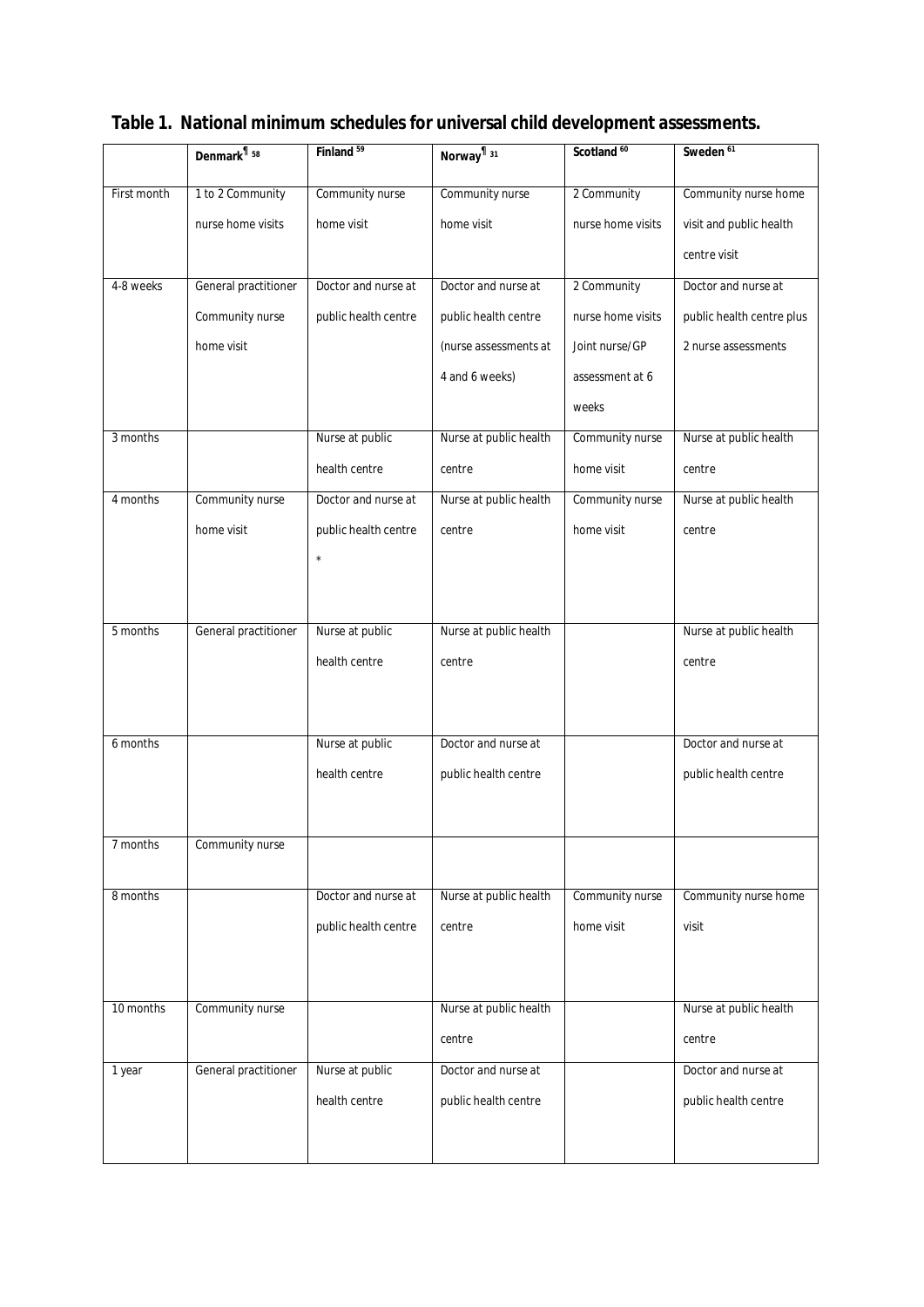| $13 - 15$ | Community nurse      |                      | Nurse at public health | Community nurse |                        |
|-----------|----------------------|----------------------|------------------------|-----------------|------------------------|
| months    | home visit in some   |                      | centre                 | home visit**    |                        |
|           | communities          |                      |                        |                 |                        |
| 18 months |                      | Doctor and nurse at  | Nurse at public health |                 | Nurse at public health |
|           |                      | child health clinic* | centre                 |                 | centre                 |
|           |                      |                      |                        |                 |                        |
| 2 years   | General practitioner | Nurse at public      | Doctor and nurse at    |                 | Doctor and nurse at    |
|           |                      | health centre        | public health centre   |                 | public health centre   |
| $27 - 30$ |                      |                      |                        | Community nurse | Nurse at public health |
| months    |                      |                      |                        | home visit**    | centre                 |
| 3 years   | General practitioner | Nurse at public      |                        |                 | Doctor and nurse at    |
|           |                      | health centre        |                        |                 | public health centre   |
| 4 years   | General practitioner | Doctor and nurse at  | Nurse at public health | Community nurse | Nurse at public health |
|           |                      | public health centre | centre                 | home visit**    | centre                 |
|           |                      | $\star$              |                        |                 |                        |
|           |                      |                      |                        |                 |                        |
| 5 years   | General practitioner | Nurse at public      |                        |                 | Nurse at public health |
|           |                      | health centre        |                        |                 | centre                 |

Table 1. National schedules for universal child development assessments.

\*Health checks in Finland at 4 months, 1.5 years and 4 years involve an extended health examination. Both parents are invited to attend for a multi-professional assessment involving individual and family welfare.

¶ In Norway and Denmark, some of the nurse-delivered health checks can be group consultations. Most, but not all contacts with nurses in Denmark are in the home and practices vary by region,

\*\*These home visits by community nurses in Scotland are specifically designated to involve an assessment of development and wellbeing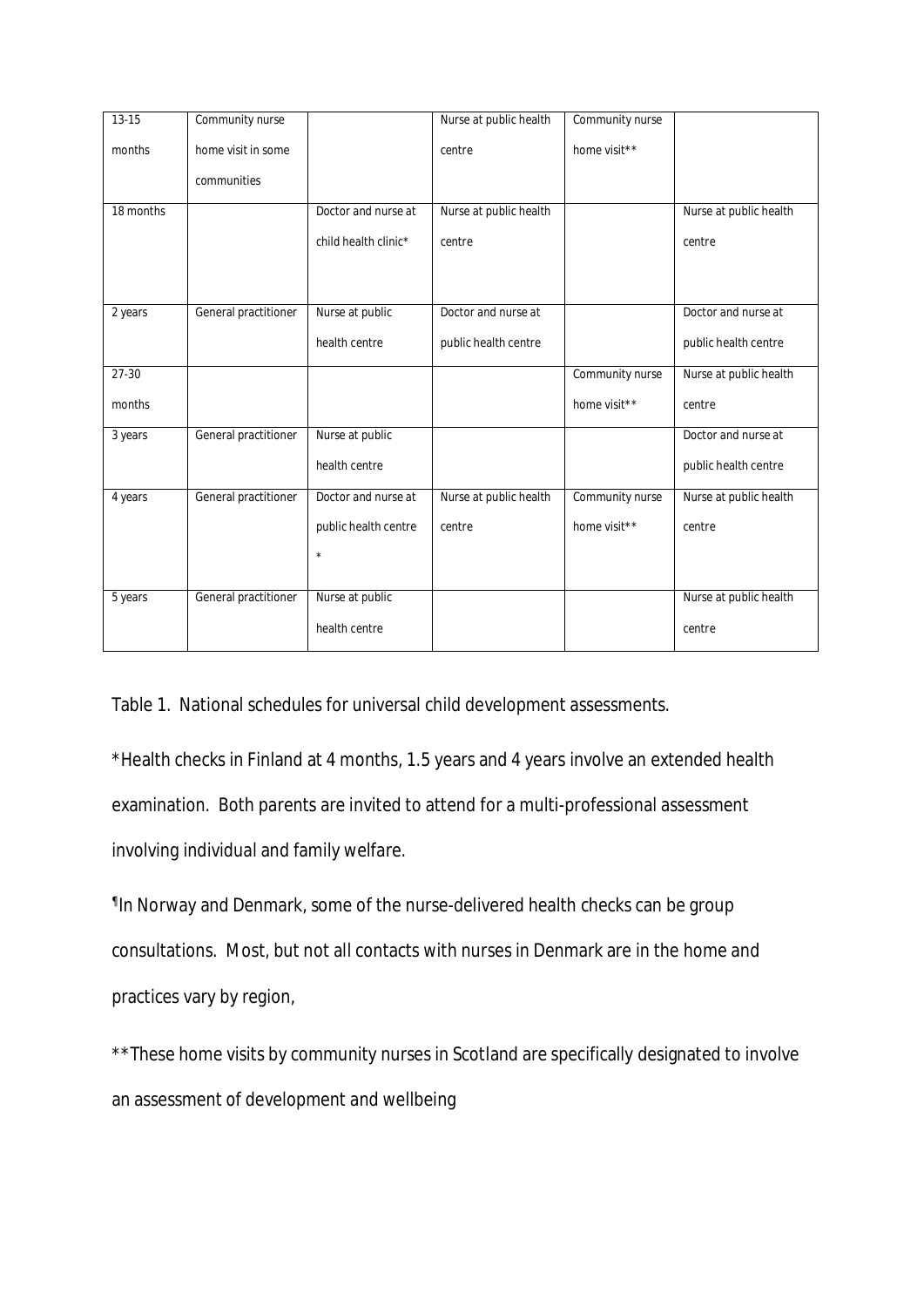|                      | Denmark <sup>58</sup>                                                                                                                                                                    | Finland <sup>59</sup>                                                                                                                                                                                            | Norway <sup>62,63</sup>                                                                                                                                                    | Scotland <sup>60</sup>                                                                                                                                            | Sweden <sup>61</sup>                                                                                                                                                                                                                                 |
|----------------------|------------------------------------------------------------------------------------------------------------------------------------------------------------------------------------------|------------------------------------------------------------------------------------------------------------------------------------------------------------------------------------------------------------------|----------------------------------------------------------------------------------------------------------------------------------------------------------------------------|-------------------------------------------------------------------------------------------------------------------------------------------------------------------|------------------------------------------------------------------------------------------------------------------------------------------------------------------------------------------------------------------------------------------------------|
| First<br>month       |                                                                                                                                                                                          | Movement, social<br>interaction, tonus,<br>primitive reflexes,<br>posture, motor skills,<br>family's wellbeing and<br>functioning                                                                                | Motor development,<br>tonus, sleep, social<br>interaction,<br>temperament, family<br>functioning,<br>psychological well-<br>being, parent-child<br>relationship,           | "Physical<br>developmental<br>check" - detail not<br>specified                                                                                                    | Movement<br>symmetry, motor,<br>mental and social<br>development,<br>family functioning,<br>psychological well-<br>being, parent-child<br>relationship,                                                                                              |
| $4 - 8$<br>weeks     | Motor, mental and<br>social development<br>and well-being.<br>family well-being<br>and parent-child<br>relationship.<br>attachment, sleep.<br>primitive reflexes,<br>tonus, eye contact. | Eye contact,<br>movement, gross<br>motor function, tonus,<br>primitive reflexes,<br>parent-child<br>interaction,<br>assessment of<br>neurological<br>development                                                 | Motor development,<br>tonus, sleep, social<br>interaction,<br>temperament, crying,<br>vocalisation, social<br>smile, movement<br>symmetry, Moro and<br>primitive reflexes, | "Observe<br>developmental<br>status", "evidence<br>of attachment",<br>Joint nurse/GP<br>assessment at 6<br>weeks includes<br>tonus, head control,<br>social smile | mental and social<br>development,<br>family functioning,<br>psychological well-<br>being, parent-child<br>relationship,<br>primitive reflexes,<br>head control, hand<br>movement, eye<br>contact                                                     |
| 3 months             |                                                                                                                                                                                          | Movement, social<br>interaction,<br>communication, skin,<br>eye contact, primitive<br>reflexes, vocalisation                                                                                                     | Vocalisation, motor<br>development, self-<br>regulation,<br>communication, sleep,<br>attention, social smile                                                               | Observe child's<br>developmental<br>progress"                                                                                                                     | Speech/language<br>development,<br>Communication.<br>social interaction,<br>attention,<br>vocalisation,<br>movement, self-<br>regulation, parent-<br>child interaction,<br>sleep                                                                     |
| 4 months             |                                                                                                                                                                                          | Head control, hand<br>movement<br>gross motor function,<br>tonus, primitive<br>reflexes, parent-child<br>interaction,<br>movements, eye<br>contact, features,<br>assessment of<br>neurological<br>development    |                                                                                                                                                                            | "Observe child's<br>developmental<br>progress"                                                                                                                    | Speech/language<br>development,<br>"observe child's<br>developmental<br>progress"                                                                                                                                                                    |
| 5 months             | Motor, mental and<br>social development<br>and well-being.<br>family well-being<br>and parent-child<br>relationship,<br>primitive reflexes,<br>tonus.                                    | Sleep, eye contact,<br>body position,<br>movements (roll over,<br>grapping objects),<br>tonus, disappearing of<br>primitive reflexes,<br>parent-child<br>interaction, oral<br>motoric skills and<br>vocalisation | Communication,<br>motor development,<br>sleep,                                                                                                                             |                                                                                                                                                                   | "Observe child's<br>developmental<br>progress"                                                                                                                                                                                                       |
| 6 months<br>7 months |                                                                                                                                                                                          | Eye contact, body<br>position, movements<br>(roll over, grapping<br>objects), tonus,<br>protective reflexes,<br>parent-child<br>interaction, oral<br>motoric skills and<br>vocalisation                          | Attention,<br>communication,<br>sleep, motor<br>development<br>(movement, postural<br>control).                                                                            |                                                                                                                                                                   | mental and social<br>development,<br>family functioning,<br>psychological well-<br>being, parent-child<br>relationship,<br>primitive reflexes,<br>Speech/language<br>development,<br>rolling, sitting,<br>object grasp,<br>hand/eye<br>coordination, |
| 8 months             |                                                                                                                                                                                          | Abilities for sitting                                                                                                                                                                                            | Attachment, , motor                                                                                                                                                        | "Observe child's                                                                                                                                                  | "Observe child's                                                                                                                                                                                                                                     |

## **Table 2. National policies for universal scheduled neurodevelopmental assessments.**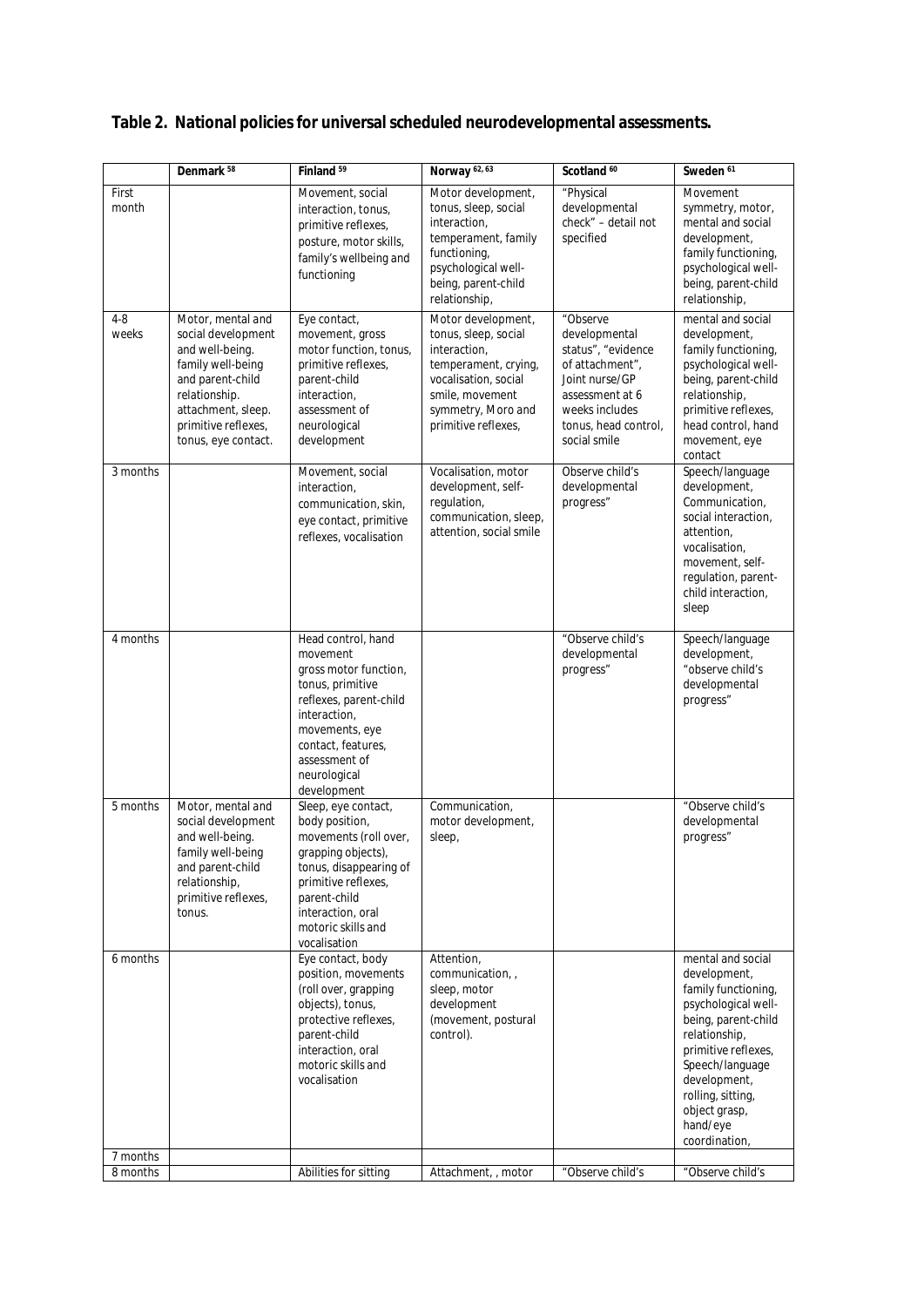|                      |                                                                                                                                                                  | (protective reflexes),<br>standing (while held<br>beneath arms) and to<br>locate sound,<br>dorsiflexion of ankles,<br>pincer grip<br>Gross motor function,<br>tonus, crawling,<br>parent-child<br>interaction,<br>movements, contact<br>(smiling and<br>vocalisation in<br>interaction with<br>examiner), oral motor<br>skills and vowel<br>sounds | development (pincer<br>grip), communication,<br>play, sleep, attention                                                                                                                              | developmental<br>progress".<br>Achievement of age<br>appropriate<br>developmental<br>milestones                                                                                                                                                     | developmental<br>progress", family<br>functioning,<br>psychological well-<br>being,<br>speech/language<br>development,                                                            |
|----------------------|------------------------------------------------------------------------------------------------------------------------------------------------------------------|----------------------------------------------------------------------------------------------------------------------------------------------------------------------------------------------------------------------------------------------------------------------------------------------------------------------------------------------------|-----------------------------------------------------------------------------------------------------------------------------------------------------------------------------------------------------|-----------------------------------------------------------------------------------------------------------------------------------------------------------------------------------------------------------------------------------------------------|-----------------------------------------------------------------------------------------------------------------------------------------------------------------------------------|
| 10<br>months         |                                                                                                                                                                  |                                                                                                                                                                                                                                                                                                                                                    | Attachment, sleep,<br>play, communication,<br>motor development,<br>temperament                                                                                                                     |                                                                                                                                                                                                                                                     | Speech/language<br>development,<br>motor<br>development:<br>'cruising', pincer<br>grip, play "peek-a-<br>boo", knocking<br>bricks against each<br>other                           |
| 1 year               | Motor, mental and<br>social development<br>and well-being,<br>family well-being<br>and parent-child<br>relationship,<br>development of<br>autonomy,<br>babbling. | Communication and<br>interaction with<br>parent and with a<br>stranger, language<br>(words), eye contact,<br>pincer grip,<br>movements (walking<br>with one hand<br>support), use of hands<br>(throwing, use of<br>objects)                                                                                                                        | Motor development,<br>sleep, communication,<br>Social function,<br>attention,<br>social interaction,<br>language, Movement<br>pattern and tonus,<br>Sitting, pulling to<br>standing,<br>pincer grip |                                                                                                                                                                                                                                                     | mental and social<br>development,<br>family functioning,<br>psychological well-<br>being, parent-child<br>relationship,<br>speech/language<br>development                         |
| $13 - 15$<br>months  |                                                                                                                                                                  |                                                                                                                                                                                                                                                                                                                                                    | Sleep, language,<br>motor development,<br>social and emotional<br>development                                                                                                                       | Formal review with<br>observation. Assess<br>quality of parent -<br>child relationship,<br>developmental and<br>wellbeing review,<br>Ages & Stages<br>Questionnaires:<br>$(ASQ:3)$ <sup>*</sup><br>Emotional,<br>behavioural,<br>attention problems |                                                                                                                                                                                   |
| 18<br>months         |                                                                                                                                                                  | Speech (recognizable<br>words, understand<br>brief instructions),<br>hand co-ordination,<br>stacking 2 bricks,<br>movements,<br>communication and<br>interaction with<br>parent and with a<br>stranger, eye contact,<br>pincer grip, standing<br>up and walking<br>without support                                                                 |                                                                                                                                                                                                     |                                                                                                                                                                                                                                                     | Speech/language<br>development,<br>(understand and<br>speak 10 words),<br>walking, building<br>tower, drawing,<br>points to body<br>parts, retrieves<br>items, 'hide and<br>seek' |
| 2 years<br>$27 - 30$ | Motor, mental and<br>social development<br>and well-being.<br>family well-being<br>and parent-child<br>relationship.<br>development of<br>autonomy. language     | Speech<br>Communication and<br>interaction with<br>parent and with a<br>stranger, speech, eye<br>contact,                                                                                                                                                                                                                                          | Activity and play, self-<br>image, independence,<br>language<br>development, sibling<br>rivalry, sleep,<br>communication,<br>behaviour, motor<br>development,                                       | As at 13-15 month                                                                                                                                                                                                                                   | Mental, social and                                                                                                                                                                |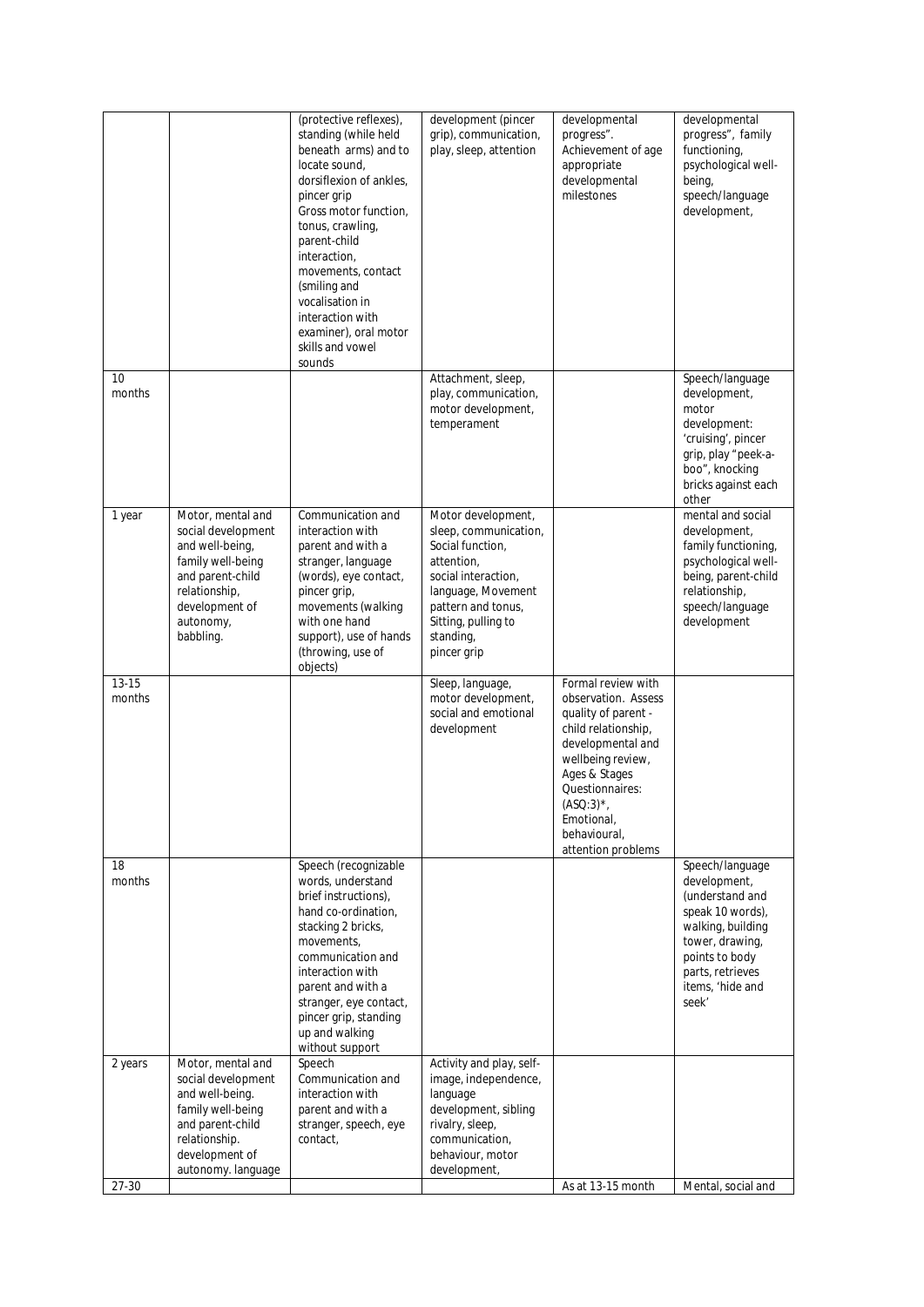| months  |                                                                                                                                                                                              |                                                                                                                                                                                                                                                                                                                                                                                 |                                                                                                                                                      | review.<br>Ages & Stages<br>Questionnaires:<br>$(ASQ:3)*$                                                                                                                                                 | motor<br>development,<br>family functioning,<br>psychological well-<br>being,<br>Speech/language<br>development,<br>jumps, kicks ball,<br>draws circle, listens<br>to stories, play<br>behaviours                                                           |
|---------|----------------------------------------------------------------------------------------------------------------------------------------------------------------------------------------------|---------------------------------------------------------------------------------------------------------------------------------------------------------------------------------------------------------------------------------------------------------------------------------------------------------------------------------------------------------------------------------|------------------------------------------------------------------------------------------------------------------------------------------------------|-----------------------------------------------------------------------------------------------------------------------------------------------------------------------------------------------------------|-------------------------------------------------------------------------------------------------------------------------------------------------------------------------------------------------------------------------------------------------------------|
| 3 years | Motor, mental and<br>social development<br>and well-being.<br>family well-being<br>and parent-child<br>relationship.<br>development of<br>autonomy.<br>language. attention<br>and behaviour. | LENE (validated<br>screening for<br>neurological<br>impairments)<br>gross motor skills,<br>evaluate any<br>abnormal body<br>movements, child's<br>ability to maintain<br>attention, speech,<br>understanding of<br>heard information and<br>eye-hand-co-<br>operation<br>child's ability to play<br>with objects and take<br>independent<br>initiatives, social<br>interaction. |                                                                                                                                                      |                                                                                                                                                                                                           | mental and social<br>development,<br>family functioning,<br>psychological well-<br>being, parent-child<br>relationship,<br>language,<br>Speech/language<br>development,<br>jumps, kicks ball,<br>draws circle, listens<br>to stories, plays<br>with toy car |
| 4 years | Motor, mental and<br>social development<br>and well-being.<br>family well-being<br>and parent-child<br>relationship.<br>language, attention<br>and behaviour.<br>hearing and vision.         | LENE, speech, motor<br>skills, ability to take<br>and stay in contact,<br>independent initiative<br>skills in everyday<br>actions (dressing up,<br>eating, playing etc),<br>language, gross motor<br>skills, evaluate any<br>abnormal body<br>movements, eye-hand<br>co-ordination, child's<br>ability to play with<br>objects, social<br>interaction.                          | Motor development,<br>sleep (walking,<br>running, jumping,<br>drawing, social and<br>emotional<br>development.<br>Evaluation of<br>language / speech | As at 13-15 month<br>review. Ages &<br>Stages<br>Questionnaires:<br>$(ASQ:3)^*$ ,<br>cognitive/problem<br>solving, social,<br>emotional and<br>behavioural, speech<br>and language,<br>attention problems | Speech/language<br>development,<br>balances, threads<br>beads,<br>drawing/copying,<br>social play, knows<br>colours, counts to 3                                                                                                                            |
| 5 years | Motor, mental and<br>social development<br>and well-being.<br>Family well-being<br>and parent-child<br>relationship.<br>language, attention<br>and behaviour.                                | LENE: gross motor<br>skills, seek abnormal<br>body movements,<br>child's ability to<br>maintain attention,<br>speech, understanding<br>of heard information<br>and eye-hand-co-<br>operation<br>coordination, hearing<br>memory and visual<br>perception¶                                                                                                                       |                                                                                                                                                      |                                                                                                                                                                                                           | Speech/language<br>development,<br>stands on 1 leg,<br>cuts around a circle,<br>copies figures,<br>social play, draws<br>people, turn-taking<br>(selective<br>assessment in some<br>areas)                                                                  |

**Table 2. National policies for universal scheduled neurodevelopmental assessments.**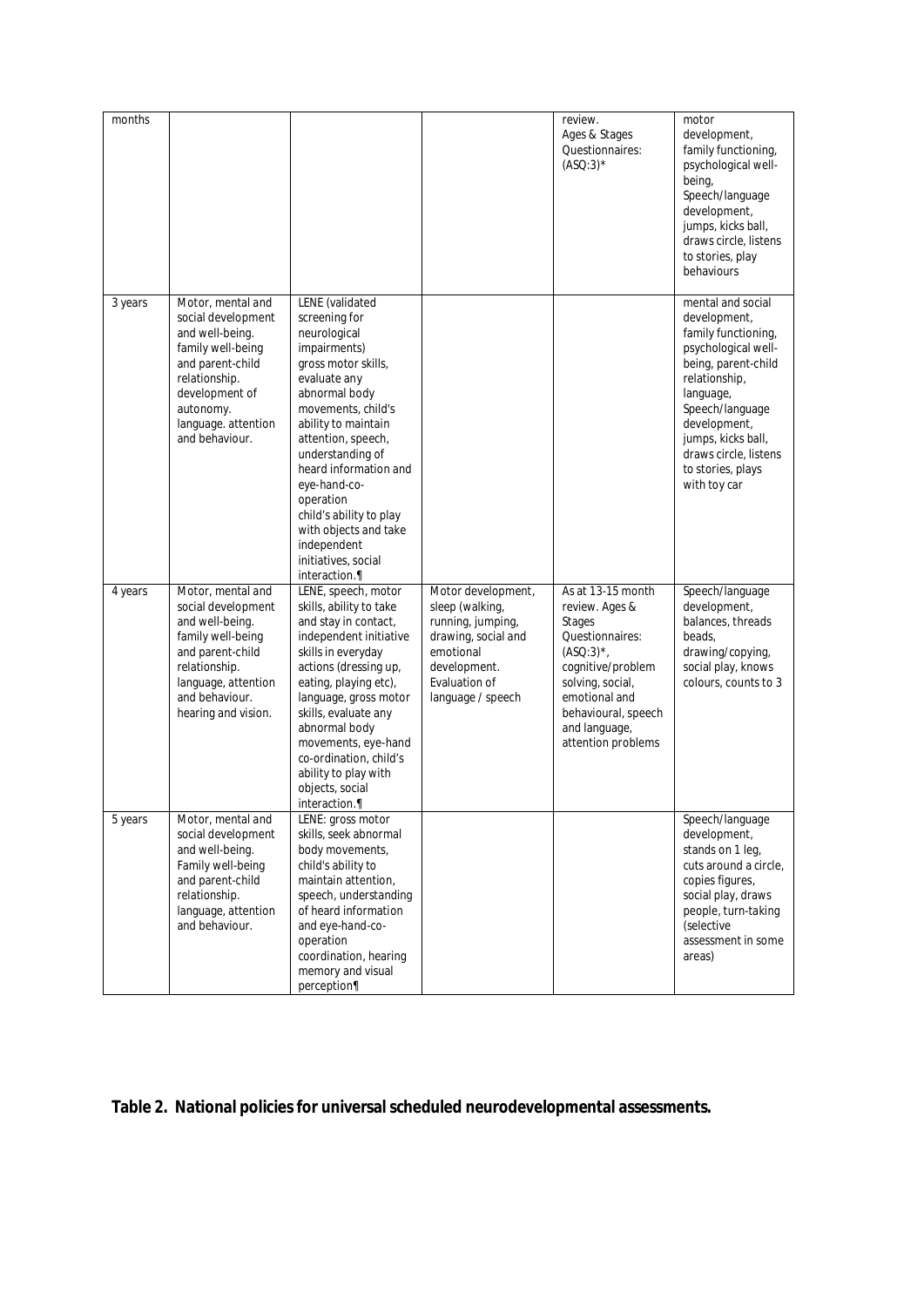Scottish national data are collected on the results of assessments at 11-14 days, 6-8 weeks, 13-15 months, 27-30 months and 4-5 years  $^{64}$ .

\*The Ages and Stages Questionnaire covers the following domains: Communication, gross motor, fine motor, problem solving, personal-social. If problems are identified, further questionnaires may be used.

\*\* For all the seven Danish GP assessments, the child's development is assessed in relation to defined milestones for fine and gross motor, cognitive, mental and social function <sup>58</sup>

¶In Finland, a specific and lengthy test routine, 'LENE' (Leikki-ikäisen neurologinen kehitys, or toddler's neurological development test) is used at 3, 4,5 and 6 years  $65, 66$ . It is designed to identify developmental problems that can lead to learning difficulties at school entry. Individual items are scored and there are clear criteria for borderline and clear test failure.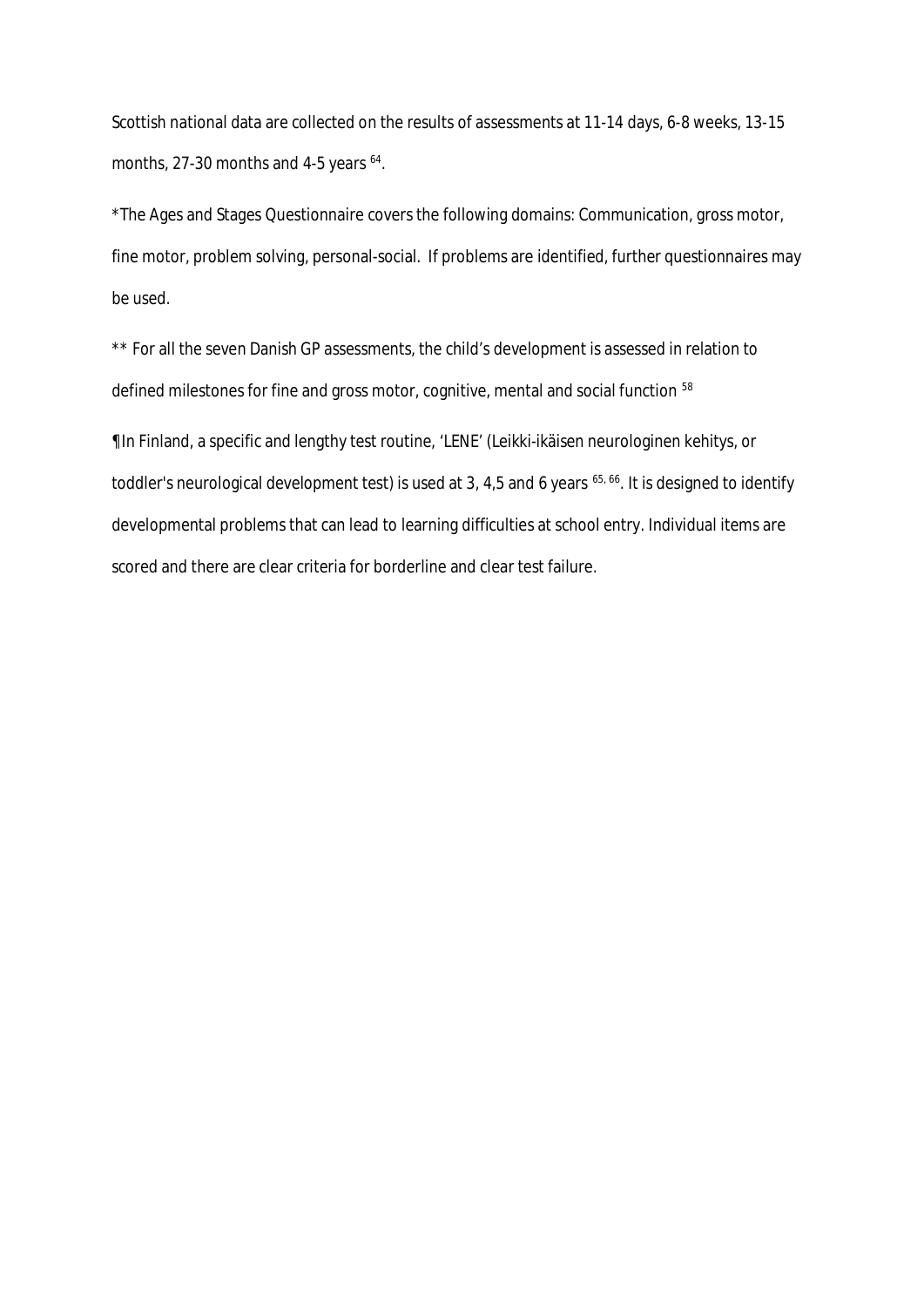**References:**

1. Staines A. Final Report Summary - RICHE (RICHE – a platform and inventory for child health research in Europe). European Commission, 2014.

2. Alexander KE, Brijnath B, Biezen R, Hampton K and Mazza D. Preventive healthcare for young children: A systematic review of interventions in primary care. *Prev Med*. 2017; 99: 236-50.

3. Hall DMB and Elliman D. *Health for all children Fourth Edition*. Oxford: OUP, 2003.

4. Law J, Garrett Z and Nye C. Speech and language therapy interventions for children with primary speech and language delay or disorder. *Cochrane Database of Systematic Reviews(3):CD004110, 2003*. 2003: CD004110.

5. Law J, Boyle J, Harris F, Harkness A and Nye C. Screening for speech and language delay: a systematic review of the literature. *Health Technology Assessment (Winchester, England)*. 1998; 2: 1- 184.

6. Sipilä J and Österbacka E. *Enemmän ongelmien ehkäisyä, vähemmän korjailua? Available from:*

*https://www.researchgate.net/publication/236880520\_Enemman\_ongelmien\_ehkaisya\_vahemman \_korjailua [accessed Jun 30, 2017].* . Valtionvarainministeriö, 2013.

7. Office of the High Commissioner for Human Rights. Convention on the Rights of the Child http://www.ohchr.org/EN/ProfessionalInterest/Pages/CRC.aspx Accessed 14/07/17. United Nations, 1989.

8. Scottish Executive. *Health for all Children 4 - Guidance to implementation in Scotland 2005 (www.scotland.gov.uk/Publications/2005/04/15161325/13269*. Edinburgh: HMSO, 2005.

9. Wood R and Blair M. A comparison of Child Health Programmes recommended for preschool children in selected high-income countries. *Child: Care, Health and Development*. 2014; 40: 640-53.

10. Wilson P, Minnis H, Puckering C and Gillberg C. Should we aspire to screen preschool children for conduct disorder? doi:10.1136/adc.2009.158535. *Archives of Disease in Childhood*. 2009; **94**: 812-6.

11. Nydén A, Myrén KJ and Gillberg C. Long-Term Psychosocial and Health Economy Consequences of ADHD, Autism, and Reading-Writing Disorder: A Prospective Service Evaluation Project. *Journal of Attention Disorders*. 2008; 12: 141-8.

12. Foster EM, Jones DE and and The Conduct Problems Prevention Research Group. The High Costs of Aggression: Public Expenditures Resulting From Conduct Disorder. *American Journal of Public Health*. 2005; 95: 1767-72.

13. Scott S, Knapp M, Henderson J and Maughan B. Financial cost of social exclusion: follow up study of antisocial children into adulthood. *BMJ*. 2001; 323: 191-5.

14. Ganz ML. The Lifetime Distribution of the Incremental Societal Costs of Autism. *Archives of Pediatrics Adolescent Medicine*. 2007; 161: 343-9.

15. Moffitt TE, Caspi A, Harrington H and Milne BJ. Males on the life-course-persistent and adolescence-limited antisocial pathways: follow-up at age 26 years. *Development & Psychopathology*. 2002; 14: 179-207.

16. Jokela M, Batty GD, Deary IJ, Gale CR and Kivimäki M. Low Childhood IQ and Early Adult Mortality: The Role of Explanatory Factors in the 1958 British Birth Cohort. *Pediatrics*. 2009; 124: e380-e8.

17. Wilens TE, Biederman J, Mick E, Faraone SV and Spencer T. Attention deficit hyperactivity disorder (ADHD) is associated with early onset substance use disorders. *Journal of Nervous & Mental Disease*. 1997; 185: 475-82.

18. Milberger S, Biederman J, Faraone SV, Chen L and Jones J. ADHD is associated with early initiation of cigarette smoking in children and adolescents. *Journal of the American Academy of Child & Adolescent Psychiatry*. 1997; 36: 37-44.

19. Miniscalco C, Nygren G, Hagberg B, Kadesjo B and Gillberg C. Neuropsychiatric and neurodevelopmental outcome of children at age 6 and 7 years who screened positive for language problems at 30 months. *Developmental Medicine & Child Neurology*. 2006; 48: 361-6.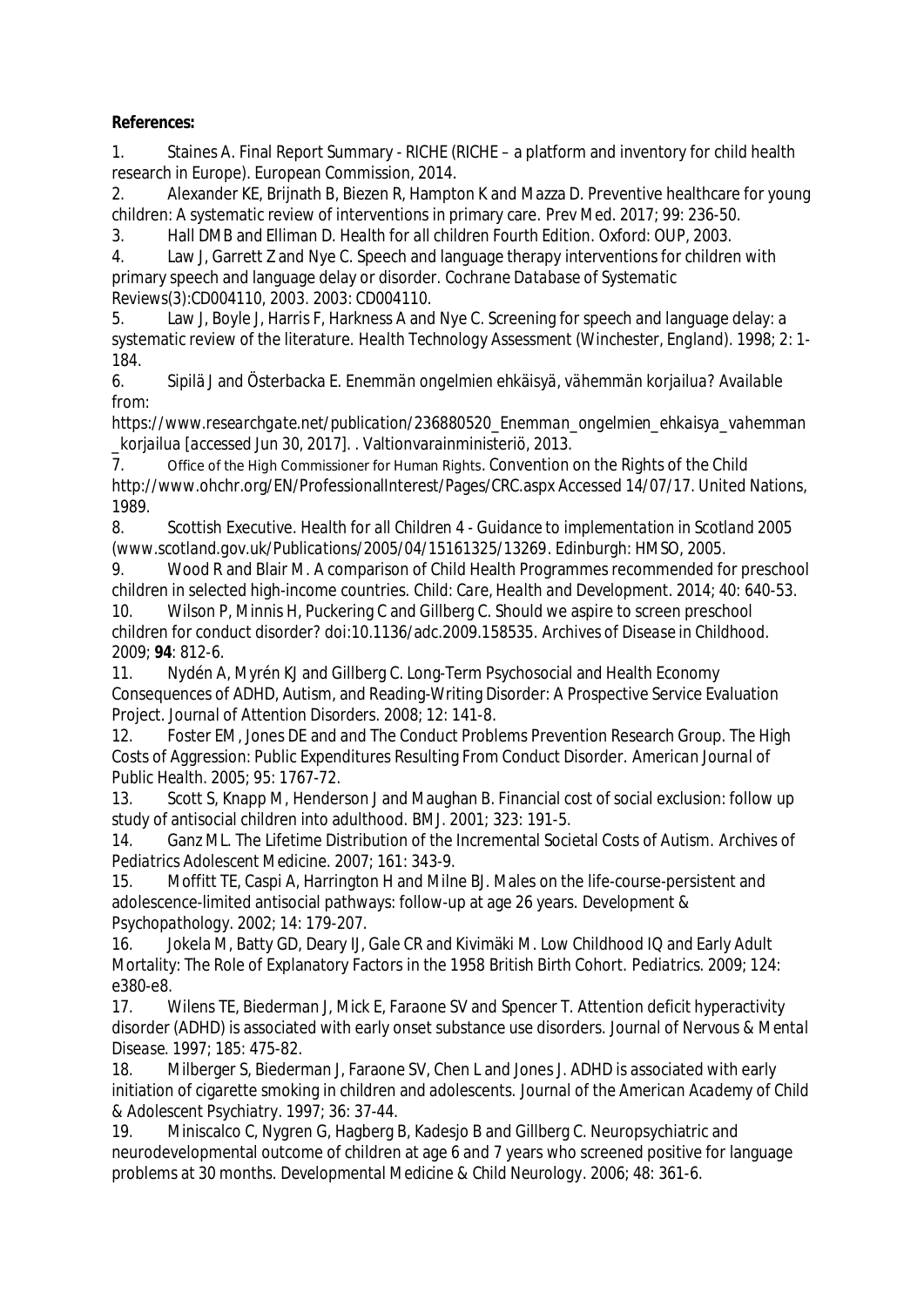20. Law J, Rush R, Schoon I and Parsons S. Modeling developmental language difficulties from school entry into adulthood: literacy, mental health, and employment outcomes. *Journal of Speech Language & Hearing Research*. 2009; 52: 1401-16.

21. Gillberg C. The ESSENCE in child psychiatry: Early Symptomatic Syndromes Eliciting Neurodevelopmental Clinical Examinations. *Research in Developmental Disabilities*. 2010; 31: 1543- 51.

22. Batty GD, Deary IJ and Gottfredson LS. Premorbid (early life) IQ and later mortality risk: systematic review. *Annals of epidemiology*. 2007; 17: 278-88.

23. Der G, Batty GD and Deary IJ. The association between IQ in adolescence and a range of health outcomes at 40 in the 1979 US National Longitudinal Study of Youth. *Intelligence*. 2009; 37: 573-80.

24. eds Bailey DBJ, Bruer JT, Symons FJ and Lichtman JW. *Critical thinking about critical periods.* Baltimore, Maryland: Paul H Brookes Publishing Co., 2001.

25. Olds D, Henderson CR, Jr., Cole R, et al. Long-term effects of nurse home visitation on children's criminal and antisocial behavior: 15-year follow-up of a randomized controlled trial. *JAMA*. 1998; 280: 1238-44.

26. Muennig P, Schweinhart L, Montie J and Neidell M. Effects of a Prekindergarten Educational Intervention on Adult Health: 37-Year Follow-Up Results of a Randomized Controlled Trial. *American Journal of Public Health*. 2009; 99: 1431-7.

27. Wilson JMG and Jungner G. Principles and practice of screening for disease. *Public health papers*. Geneva1968.

28. Eylenbosch WJ and Noah ND. Surveillance in health and disease. Oxford: Oxford University Press,, 1988.

29. Valtioneuvoston asetus neuvolatoiminnasta, koulu- ja opiskeluterveydenhuollosta sekä lasten ja nuorten ehkäisevästä suun terveydenhuollosta

http://www.finlex.fi/fi/laki/alkup/2011/20110338 Accessed 30/06/2017. 2011.

30. Finnish maternity and child health clinic system http://www.finlandcare.fi/web/finlandcareen/maternity-and-child-health accessed 14/07/2017. 2015.

31. Helsestasjons- og skolehelsetjenesten Nasjonal faglig retningslinje for det helsefremmende og forebyggende arbeidet i helsestasjon, skolehelsetjeneste og helsestasjon for ungdom. https://helsedirektoratet.no/retningslinjer/helsestasjons-og-skolehelsetjenesten Accessed 30/06/2017. 2017.

32. Socialstyrelsen. *Vägledning för barnhälsovården*. Falun: Edita Bobergs, 2014.

33. Programme of reviews and screening activities offered prior to implementation of 2005 child health programme policy http://www.isdscotland.org/Health-Topics/Child-Health/Child-Health-Programme/Child-Health-Systems-Programme-Pre-hall4.asp Accessed 14/07/17. ISD Scotland.

34. Hart JT. The inverse care law. *Lancet*. 1971; 1: 405-12.

35. Wood R, Stirling A, Nolan C, Chalmers J and Blair M. Trends in the coverage of 'universal' child health reviews: observational study using routinely available data. *BMJ Open*. 2012; 2.

36. Thompson L, McConnachie A and Wilson P. A universal 30-month child health assessment focussed on social and emotional development. *Journal of Nursing Education and Practice*. 2012; 13: 13-22.

37. Wilson C, Thompson L, McConnachie A and Wilson P. Matching parenting support needs to service provision in a universal 13-month child health surveillance visit. doi:10.1111/j.1365- 2214.2011.01315.x. *Child: Care, Health & Development*. 2012; 38: 665-74.

38. Wilson P, McQuaige F, Thompson L and McConnachie A. Language Delay Is Not Predictable from Available Risk Factors. *The ScientificWorld Journal*. 2013; 2013: Article ID 947018, 8 pages.

39. Wood R, Stockton D and Brown H. Moving from a universal to targeted child health programme: which children receive enhanced care? A population-based study using routinely available data. *Child Care Health Dev*. 2013; 39: 772-81.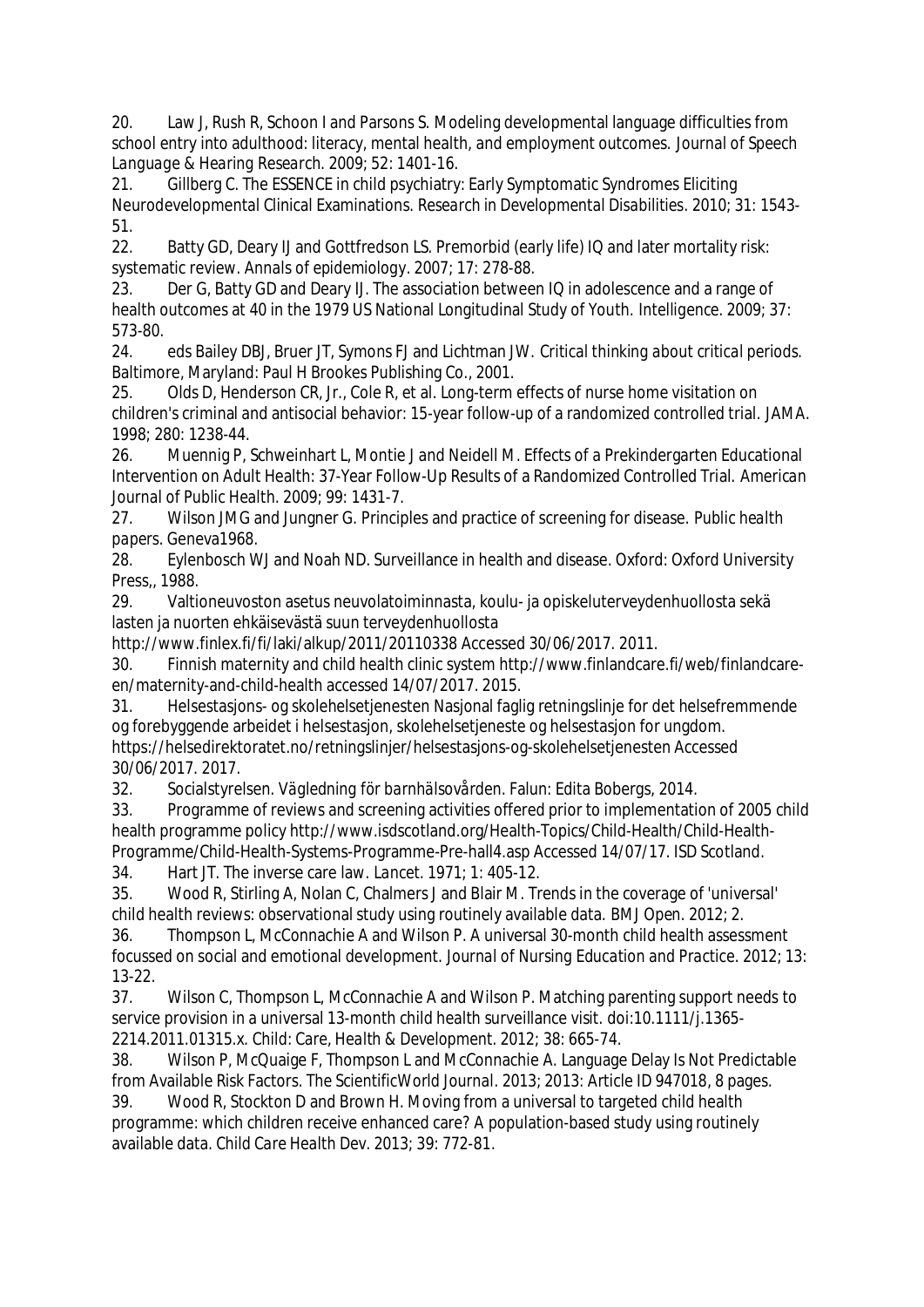40. Baby in the Bathwater Coalition. Putting the Baby in the Bath Water: Give priority to prevention and first 1,001 days

http://www.parliament.scot/S4\_EducationandCultureCommittee/Children%20and%20Young%20Pe ople%20(Scotland)%20Bill/WorldwideAlternativestoViolenceTrustScotlandCoordinated.pdf. 2013.

41. Universal Health Visiting Pathway in Scotland: Pre-Birth to Pre-School http://www.gov.scot/Resource/0048/00487884.pdf Edinburgh: Scottish Government, 2015.

42. (THL) FNIfHaW. https://www.thl.fi/fi/web/lastenneuvolakasikirja/lastenneuvolatyonperusteet/lastenneuvolajarjestelma/historia.

43. Sondergaard G, Biering-Sorensen S, Michelsen SI, Schnor O and Andersen AM. Nonparticipation in preventive child health examinations at the general practitioner in Denmark: a register-based study. *Scand J Prim Health Care*. 2008; 26: 5-11.

44. Pre-School Child Development http://www.isdscotland.org/Health-Topics/Child-Health/Child-Development/ Accessed 30/06/2017. ISD Scotland, 2017.

45. Rintanen H. Terveys ja koulutuksellinen syrjäytyminen nuoren miehen elämänkulussa. https://tampub.uta.fi/handle/10024/66396/browse?value=Rintanen%2C+Hannu&type=author Accessed 30/06/2017. Tampere, 2000.

46. Michelsen S, Kastanje M and Flachs EM. Evaluering af de forebyggende børneundersøgelser i almen praksis. http://www.si-folkesundhed.dk/upload/rapport-

b%C3%B8rneunders%C3%B8gelser.pdf. Copenhagen2007.

47. Pre-School Child Development. 2017.

48. Lykke K, Ertmann RK and Graungaard AH. Den forebyggende børneundersøgelse. Historisk og videnskabeligt perspektiv. *Månedsskrift for Almen Praksis*. 2011; 89: 943-53.

49. Lykke K, Koefoed P and Håkansson A. Den forebyggende børneundersøgelse - hvad gør vi? *Ugeskrift for Laeger*. 2005; 167: 1046-9.

50. Marmot M, Allen J, Goldblatt P, et al. *Fair Society, Healthy Lives: the Marmot Review*. London: Department of Health, 2010.

51. Children and Young People (Information Sharing) (Scotland) Bill - June 2017 http://www.gov.scot/Topics/People/Young-People/gettingitright/information-sharing Accessed 30/06/2017. 2017.

52. Laki sosiaalihuollon asiakkaan asemasta ja oikeuksista.

http://www.finlex.fi/fi/laki/ajantasa/2000/20000812 Accessed 30/06/2017. 2000.

53. Helsepersonell har plikt til å melde fra til barnevernet

https://helsedirektoratet.no/retningslinjer/helsestasjons-og-

skolehelsetjenesten/seksjon?Tittel=helsepersonell-har-plikt-til-10311 Accessed 14/07/2017. Oslo, Norway: Helsedirektoratet.

54. https://www.mtv.fi/uutiset/rikos/artikkeli/miksi-kukaan-ei-pelastanut-eerikaa-

lastensuojeluilmoitukset-sanasta-sanaan/4775538 Accessed 30/06/2017. 2015.

55. Declan Hainey death report identifies 16 areas for improvement.

http://www.bbc.co.uk/news/uk-scotland-glasgow-west-17028542 Accessed 30/06/2017. 2012.

56. Forebyggende sundhedsydelser til børn. https://www.sst.dk/da/sundhed-og-livsstil/boern-

og-unge/forebyggende-sundhedsydelser accessed 30/06/2017. Sundhedsstyrelsen, 2011.

57. Strengthening integrated, people-centred health services

http://apps.who.int/gb/ebwha/pdf\_files/WHA69/A69\_R24-en.pdf?ua=1 Accessed 14/07/2017. World Health Organisation, 2016.

58. Sundhedsstyrelsen. Vejledning om forebyggende sundhedsydelser til børn og unge: http://www.sst.dk/~/media/6770049FEA8442DA8409E5127ABCAD24.ashx Accessed 30/6/2017. 2011.

59. https://www.thl.fi/fi/web/lastenneuvolakasikirja/maaraaikaistarkastukset (Scheduled child health checks) accessed 11/07/2017. 2015.

60. Health Visitors Home Visiting Pathway: pre-birth to pre-school.

http://www.gov.scot/Publications/2015/10/9697/2 accessed 30/06/2017. 2015.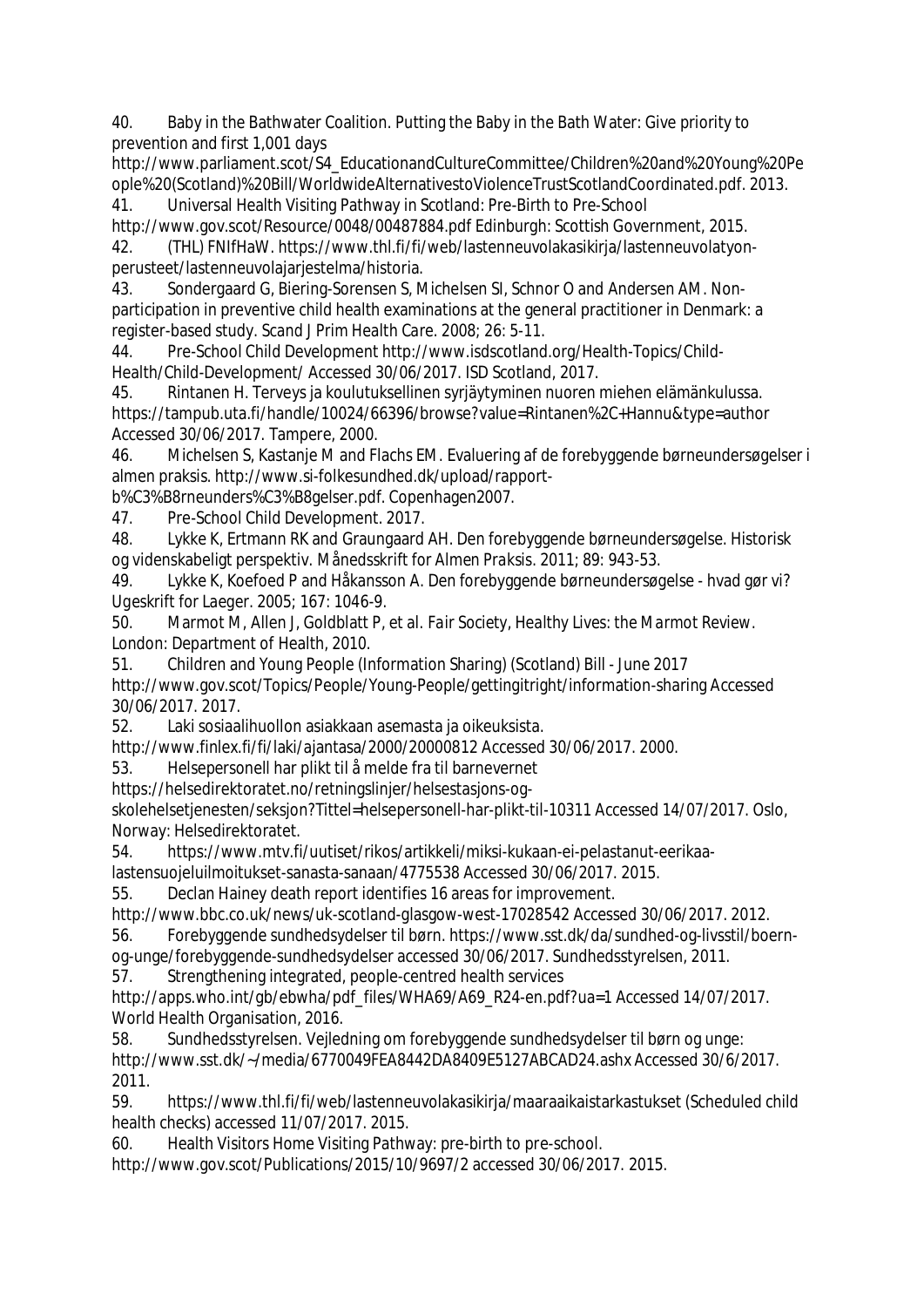61. Utvecklingsuppföljning [Utveckling och uppföljning] http://www.rikshandboken-

bhv.se/Texter/Utveckling-och-uppfoljning/Barnets-utveckling/ Accessed 30/06/2017. 2017. 62. Basisprogram – helsestasjonsprogram 0 – 5 år

https://helsedirektoratet.no/Documents/NFR/helsestasjon-skolehelsetjenesten/basisundersokelseri-helsestasjonsprogrammet.pdf Accessed 30/06/2017.

63. *Håndbok for helsestasjoner 0-5 år. [Handbook for child health centres 0-5 year].* 3rd ed. Oslo: Kommuneforlaget, 2013.

64. Child Health Programme: Child Health Systems Programme Pre-School (CHSP Pre-School) http://www.isdscotland.org/Health-Topics/Child-Health/Child-Health-Programme/Child-Health-Systems-Programme-Pre-School.asp#Reviews Accessed 30/06/2017. 2017.

65. Leikki-ikäisen neurologinen kehitys (Lene)

https://www.thl.fi/en/web/lastenneuvolakasikirja/ohjeet-ja-tukimateriaali/menetelmat/neurologiskognitiivinen-kehitys/lene Accessed 30/06/2017. 2015.

66. Laaja terveystarkastus

https://www.thl.fi/en/web/lastenneuvolakasikirja/maaraaikaistarkastukset/laaja-terveystarkastus Accessed 30/06/2017. 2015.

1. Staines A. Final Report Summary - RICHE (RICHE – a platform and inventory for child health research in Europe). 2014.

2. Alexander KE, Brijnath B, Biezen R, Hampton K and Mazza D. Preventive healthcare for young children: A systematic review of interventions in primary care. *Prev Med*. 2017; 99: 236-50.

3. Hall DMB and Elliman D. *Health for all children Fourth Edition*. Oxford: OUP, 2003.

4. Law J, Garrett Z and Nye C. Speech and language therapy interventions for children with primary speech and language delay or disorder. *Cochrane Database of Systematic Reviews(3):CD004110, 2003*. 2003: CD004110.

5. Law J, Boyle J, Harris F, Harkness A and Nye C. Screening for speech and language delay: a systematic review of the literature. *Health Technology Assessment (Winchester, England)*. 1998; 2: 1- 184.

6. Sipilä J and Österbacka E. *Enemmän ongelmien ehkäisyä, vähemmän korjailua? Available from:*

*https://www.researchgate.net/publication/236880520\_Enemman\_ongelmien\_ehkaisya\_vahemman \_korjailua [accessed Jun 30, 2017].* . Valtionvarainministeriö, 2013.

7. Office of the High Commissioner for Human Rights. Convention on the Rights of the Child http://www.ohchr.org/EN/ProfessionalInterest/Pages/CRC.aspx Accessed 14/07/17. United Nations, 1989.

8. Scottish Executive Health Department. *Health for all Children 4 - Guidance to implementation in Scotland 2005 (www.scotland.gov.uk/Publications/2005/04/15161325/13269*. Edinburgh: HMSO, 2005.

9. Wood R and Blair M. A comparison of Child Health Programmes recommended for preschool children in selected high-income countries. *Child: Care, Health and Development*. 2014; 40: 640-53.

10. Wilson P, Minnis H, Puckering C and Gillberg C. Should we aspire to screen preschool children for conduct disorder? doi:10.1136/adc.2009.158535. *Archives of Disease in Childhood*. 2009; **94**: 812-6.

11. Nydén A, Myrén KJ and Gillberg C. Long-Term Psychosocial and Health Economy Consequences of ADHD, Autism, and Reading-Writing Disorder: A Prospective Service Evaluation Project. *Journal of Attention Disorders*. 2008; 12: 141-8.

12. Foster EM, Jones DE and and The Conduct Problems Prevention Research Group. The High Costs of Aggression: Public Expenditures Resulting From Conduct Disorder. *American Journal of Public Health*. 2005; 95: 1767-72.

13. Scott S, Knapp M, Henderson J and Maughan B. Financial cost of social exclusion: follow up study of antisocial children into adulthood. *BMJ*. 2001; 323: 191-5.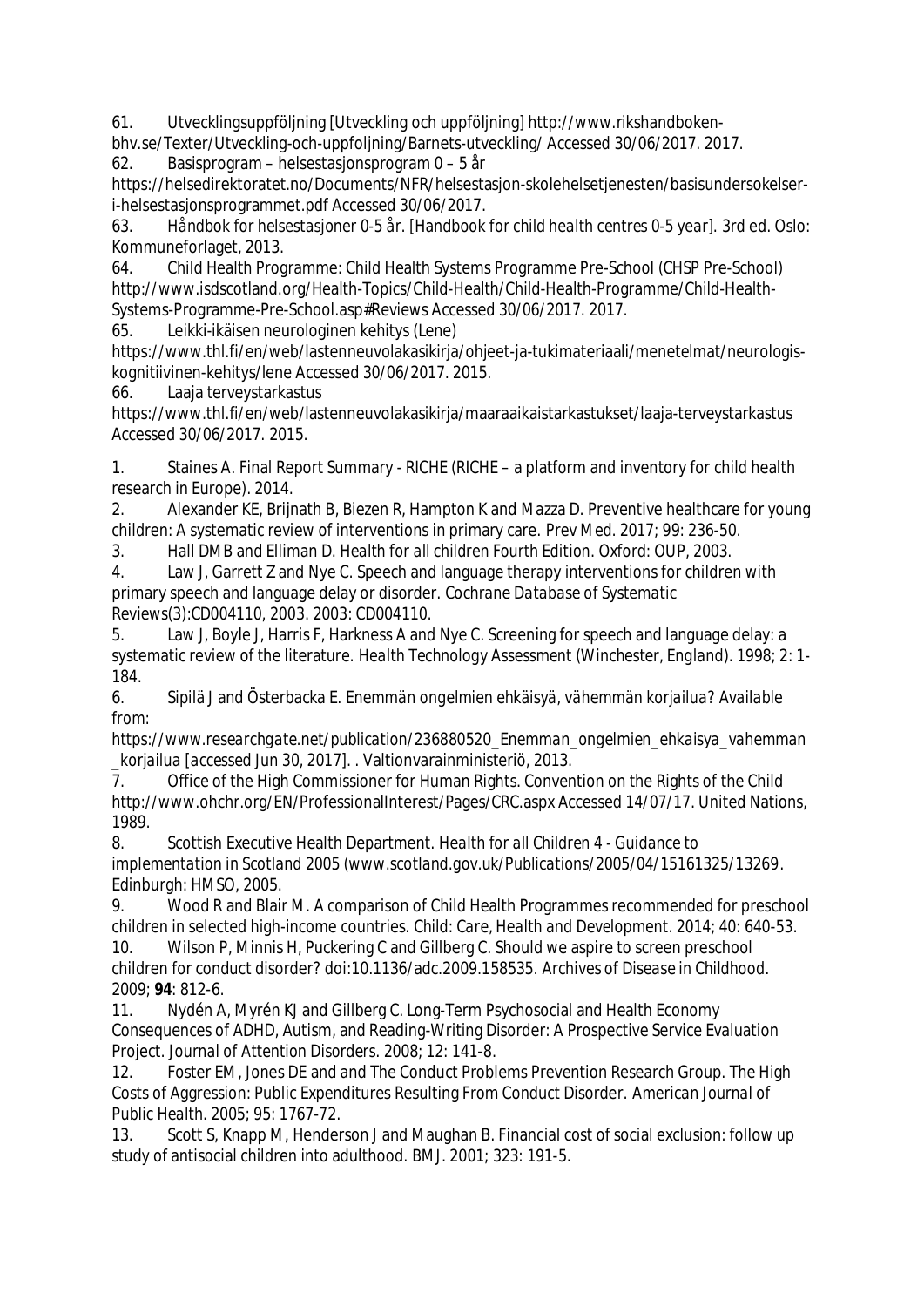14. Ganz ML. The Lifetime Distribution of the Incremental Societal Costs of Autism. *Archives of Pediatrics Adolescent Medicine*. 2007; 161: 343-9.

15. Moffitt TE, Caspi A, Harrington H and Milne BJ. Males on the life-course-persistent and adolescence-limited antisocial pathways: follow-up at age 26 years. *Development & Psychopathology*. 2002; 14: 179-207.

16. Jokela M, Batty GD, Deary IJ, Gale CR and Kivimäki M. Low Childhood IQ and Early Adult Mortality: The Role of Explanatory Factors in the 1958 British Birth Cohort. *Pediatrics*. 2009; 124: e380-e8.

17. Wilens TE, Biederman J, Mick E, Faraone SV and Spencer T. Attention deficit hyperactivity disorder (ADHD) is associated with early onset substance use disorders. *Journal of Nervous & Mental Disease*. 1997; 185: 475-82.

18. Milberger S, Biederman J, Faraone SV, Chen L and Jones J. ADHD is associated with early initiation of cigarette smoking in children and adolescents. *Journal of the American Academy of Child & Adolescent Psychiatry*. 1997; 36: 37-44.

19. Miniscalco C, Nygren G, Hagberg B, Kadesjo B and Gillberg C. Neuropsychiatric and neurodevelopmental outcome of children at age 6 and 7 years who screened positive for language problems at 30 months. *Developmental Medicine & Child Neurology*. 2006; 48: 361-6.

20. Law J, Rush R, Schoon I and Parsons S. Modeling developmental language difficulties from school entry into adulthood: literacy, mental health, and employment outcomes. *Journal of Speech Language & Hearing Research*. 2009; 52: 1401-16.

21. Gillberg C. The ESSENCE in child psychiatry: Early Symptomatic Syndromes Eliciting Neurodevelopmental Clinical Examinations. *Research in Developmental Disabilities*. 2010; 31: 1543- 51.

22. Batty GD, Deary IJ and Gottfredson LS. Premorbid (early life) IQ and later mortality risk: systematic review. *Annals of epidemiology*. 2007; 17: 278-88.

23. Der G, Batty GD and Deary IJ. The association between IQ in adolescence and a range of health outcomes at 40 in the 1979 US National Longitudinal Study of Youth. *Intelligence*. 2009; 37: 573-80.

24. Bailey DBJ, Bruer JT, Symons FJ and Lichtman JW (eds). *Critical thinking about critical periods.* Baltimore, Maryland: Paul H Brookes Publishing Co., 2001.

25. Olds D, Henderson CR, Jr., Cole R, et al. Long-term effects of nurse home visitation on children's criminal and antisocial behavior: 15-year follow-up of a randomized controlled trial. *JAMA*. 1998; 280: 1238-44.

26. Muennig P, Schweinhart L, Montie J and Neidell M. Effects of a Prekindergarten Educational Intervention on Adult Health: 37-Year Follow-Up Results of a Randomized Controlled Trial. *American Journal of Public Health*. 2009; 99: 1431-7.

27. Wilson JMG and Jungner G. Principles and practice of screening for disease. *Public health papers*. Geneva1968.

28. Valtioneuvoston asetus neuvolatoiminnasta, koulu- ja opiskeluterveydenhuollosta sekä lasten ja nuorten ehkäisevästä suun terveydenhuollosta

http://www.finlex.fi/fi/laki/alkup/2011/20110338 Accessed 30/06/2017. 2011.

29. Finnish maternity and child health clinic system http://www.finlandcare.fi/web/finlandcareen/maternity-and-child-health. Accessed 14/07/2017. 2015.

30. Helsestasjons- og skolehelsetjenesten Nasjonal faglig retningslinje for det helsefremmende og forebyggende arbeidet i helsestasjon, skolehelsetjeneste og helsestasjon for ungdom. https://helsedirektoratet.no/retningslinjer/helsestasjons-og-skolehelsetjenesten 2017. Accessed 30/06/2017.

31. Socialstyrelsen. *Vägledning för barnhälsovården*. Falun: Edita Bobergs, 2014.

32. Programme of reviews and screening activities offered prior to implementation of 2005 child health programme policy http://www.isdscotland.org/Health-Topics/Child-Health/Child-Health-Programme/Child-Health-Systems-Programme-Pre-hall4.asp Accessed 14/07/17. ISD Scotland.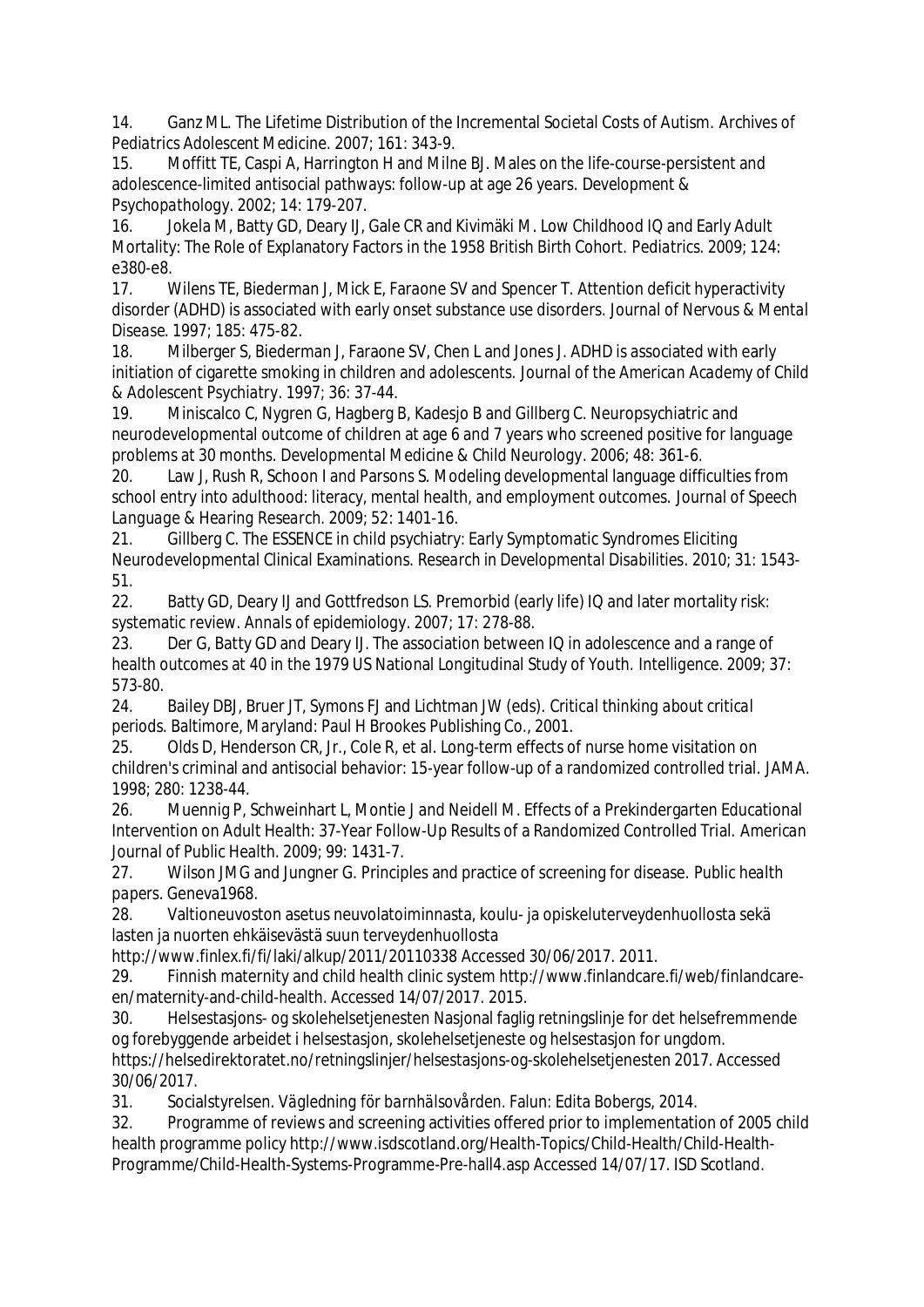33. Hart JT. The inverse care law. *Lancet*. 1971; 1: 405-12.

34. Wood R, Stirling A, Nolan C, Chalmers J and Blair M. Trends in the coverage of 'universal' child health reviews: observational study using routinely available data. *BMJ Open*. 2012; 2.

35. Thompson L, McConnachie A and Wilson P. A universal 30-month child health assessment focussed on social and emotional development. *Journal of Nursing Education and Practice*. 2012; 13: 13-22.

36. Wilson C, Thompson L, McConnachie A and Wilson P. Matching parenting support needs to service provision in a universal 13-month child health surveillance visit. doi:10.1111/j.1365- 2214.2011.01315.x. *Child: Care, Health & Development*. 2012; 38: 665-74.

37. Wilson P, McQuaige F, Thompson L and McConnachie A. Language Delay Is Not Predictable from Available Risk Factors. *The ScientificWorld Journal*. 2013; 2013: Article ID 947018, 8 pages.

38. Wood R, Stockton D and Brown H. Moving from a universal to targeted child health programme: which children receive enhanced care? A population-based study using routinely available data. *Child Care Health Dev*. 2013; 39: 772-81.

39. Baby in the bathwater coalition. Putting the Baby in the Bath Water: Give priority to prevention and first 1,001 days

http://www.parliament.scot/S4\_EducationandCultureCommittee/Children%20and%20Young%20Pe ople%20(Scotland)%20Bill/WorldwideAlternativestoViolenceTrustScotlandCoordinated.pdf. 2013. 40. Universal Health Visiting Pathway in Scotland: Pre-Birth to Pre-School

http://www.gov.scot/Resource/0048/00487884.pdf Edinburgh: Scottish Government, 2015. 41. [https://www.thl.fi/fi/web/lastenneuvolakasikirja/lastenneuvolatyon-](https://www.thl.fi/fi/web/lastenneuvolakasikirja/lastenneuvolatyon-perusteet/lastenneuvolajarjestelma/historia)

[perusteet/lastenneuvolajarjestelma/historia.](https://www.thl.fi/fi/web/lastenneuvolakasikirja/lastenneuvolatyon-perusteet/lastenneuvolajarjestelma/historia) 2014. Accessed 15th August 2017.

42. Sondergaard G, Biering-Sorensen S, Michelsen SI, Schnor O and Andersen AM. Nonparticipation in preventive child health examinations at the general practitioner in Denmark: a register-based study. *Scand J Prim Health Care*. 2008; 26: 5-11.

43. Pre-School Child Development http://www.isdscotland.org/Health-Topics/Child-Health/Child-Development/ Accessed 30/06/2017. ISD Scotland, 2017.

44. Rintanen H. Terveys ja koulutuksellinen syrjäytyminen nuoren miehen elämänkulussa. https://tampub.uta.fi/handle/10024/66396/browse?value=Rintanen%2C+Hannu&type=author Accessed 30/06/2017. Tampere, 2000.

45. Lykke K, Ertmann RK and Graungaard AH. Den forebyggende børneundersøgelse. Historisk og videnskabeligt perspektiv. *Månedsskrift for Almen Praksis*. 2011; 89: 943-53.

46. Lykke K, Koefoed P and Håkansson A. Den forebyggende børneundersøgelse - hvad gør vi? *Ugeskrift for Laeger*. 2005; 167: 1046-9.

47. Michelsen S, Kastanje M and Flachs EM. Evaluering af de forebyggende børneundersøgelser i almen praksis. http://www.si-folkesundhed.dk/upload/rapport-

b%C3%B8rneunders%C3%B8gelser.pdf. Copenhagen2007.

48. Marmot M, Allen J, Goldblatt P, et al. *Fair Society, Healthy Lives: the Marmot Review*. London: Department of Health, 2010.

49. Children and Young People (Information Sharing) (Scotland) Bill - June 2017 http://www.gov.scot/Topics/People/Young-People/gettingitright/information-sharing Accessed 30/06/2017. 2017.

50. Laki sosiaalihuollon asiakkaan asemasta ja oikeuksista.

http://www.finlex.fi/fi/laki/ajantasa/2000/20000812 Accessed 30/06/2017. 2000.

51. Helsepersonell har plikt til å melde fra til barnevernet

https://helsedirektoratet.no/retningslinjer/helsestasjons-og-

skolehelsetjenesten/seksjon?Tittel=helsepersonell-har-plikt-til-10311 Accessed 14/07/2017. Oslo, Norway: Helsedirektoratet.

52. https://www.mtv.fi/uutiset/rikos/artikkeli/miksi-kukaan-ei-pelastanut-eerikaa-

lastensuojeluilmoitukset-sanasta-sanaan/4775538 Accessed 30/06/2017. 2015.